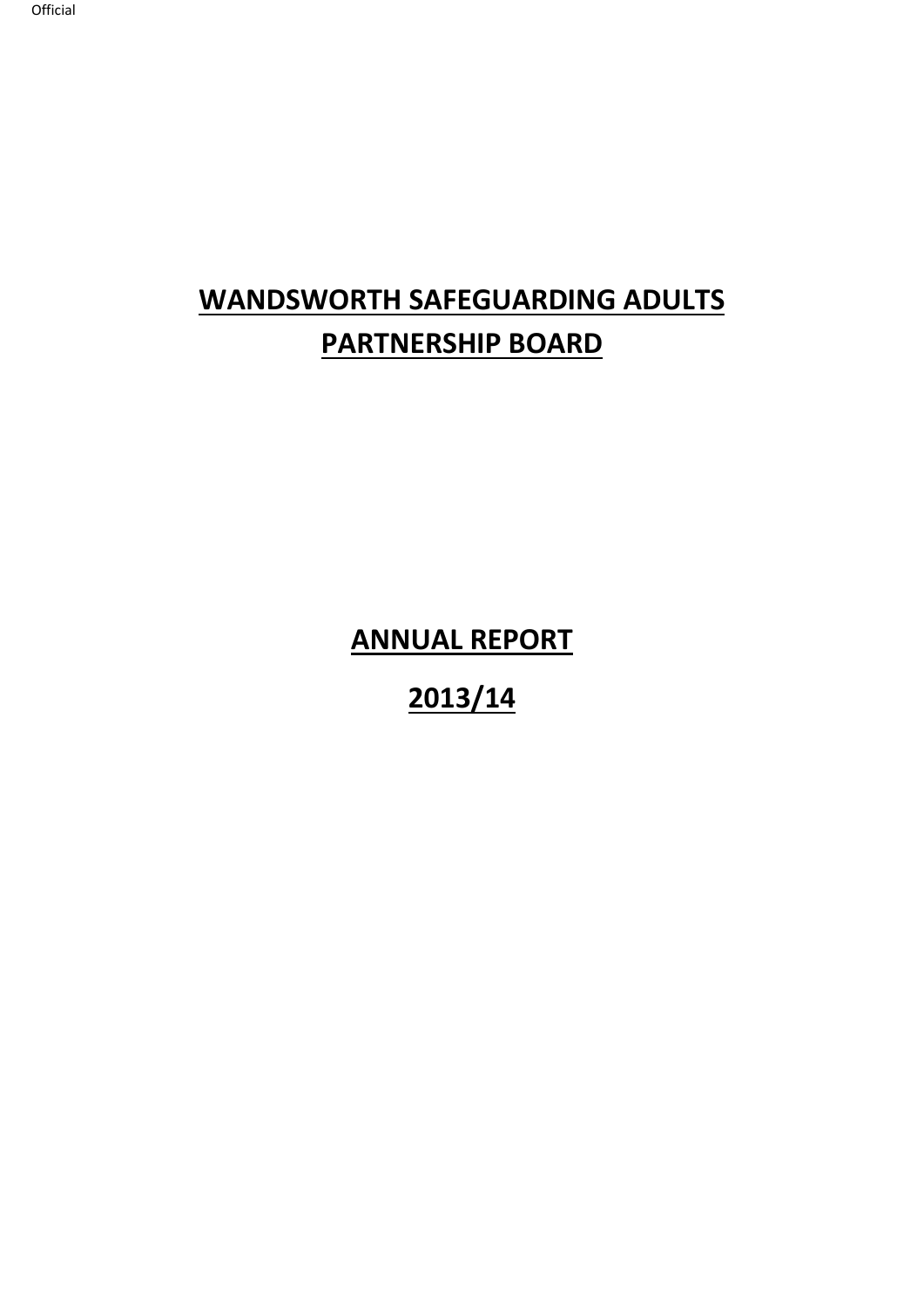### **Contents**

- 1. Welcome from the Chair
- 2. Who We Are & What We Do
- 3. Safeguarding In Numbers
- 4. What The Partners Did in 2013/14
- 5. What the Board Did in 2013/14
- 6. Challenges & Opportunities in 2014/15
- 7. What the Partners Will Do in 2014/15: A Snapshot
- 8. What the Board Will Do in 2014/15: A Snapshot
- 9. Draft Strategic Improvement Plan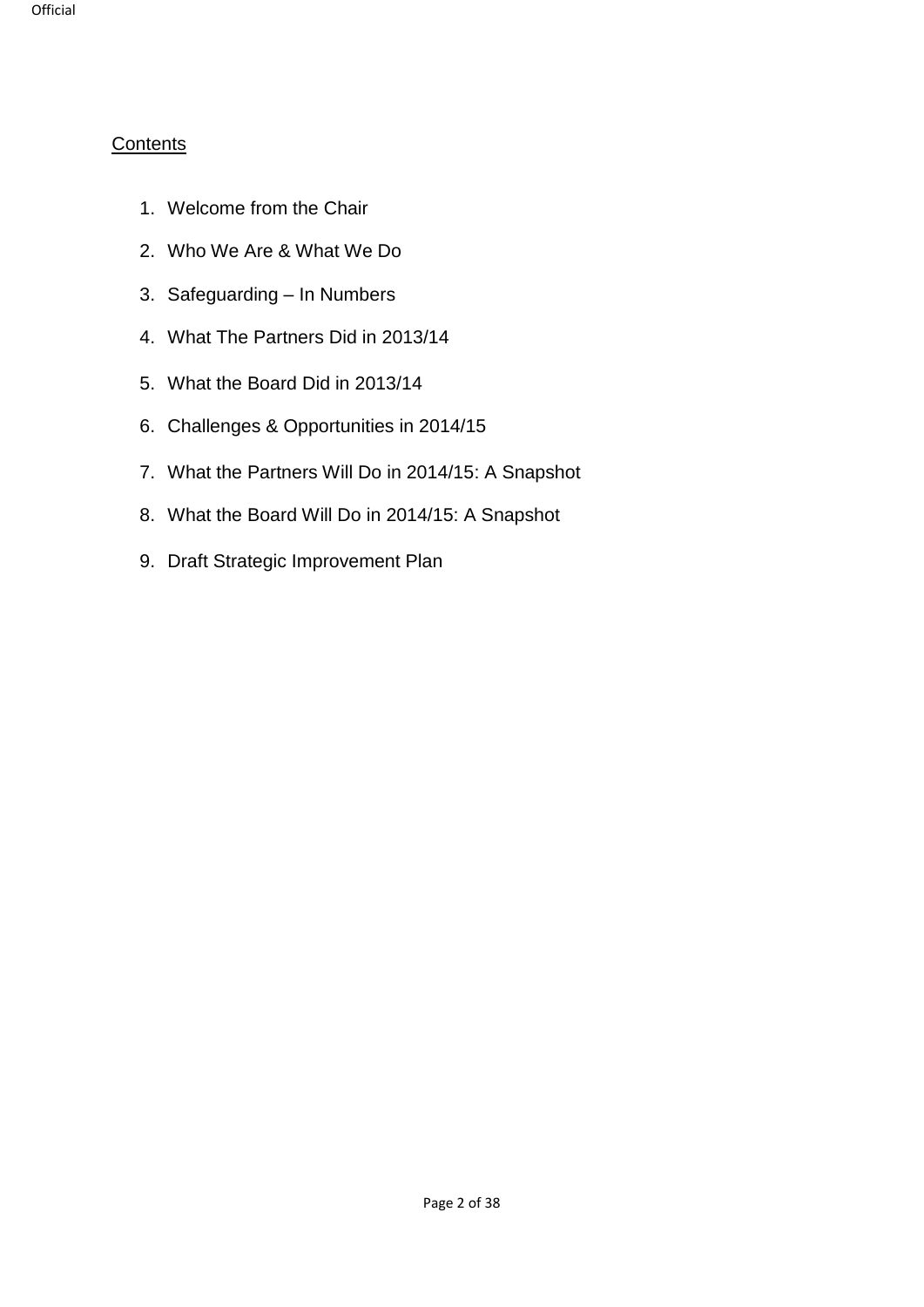#### **1. Welcome**



I'd like to introduce myself as the new independent chair of the Wandsworth Safeguarding Adults Partnership Board and invite you to read this annual report, the seventh of its kind. I arrive at a time when the findings from Winterbourne View are now being embedded into national and local practice, and with the immediate promise of a Care Act which will set the safeguarding of adults at risk on a solid statutory footing in line with the protection of children. I also chair the Children's Safeguarding Board so I bring to my new role not only a prior knowledge of Wandsworth, but I am in the unique position of

being an independent person who can help ensure collaboration and learning between the two Boards. A family focussed approach across the local authority and the 'See the Adult, See the Child' strategy launched last year saw two significant changes in approach and I expect to see the fruits of that initiative during my period as Chair.

In the context of impending legislation, structural changes within the NHS in particular, and continuing financial challenges, working together has never been so important. Partly as a result of work that is going on locally, the appreciation and profile of adult safeguarding continues to increase, and the demands being placed on those engaged in this area of work continues to push the boundaries of our capacity to deliver a professional, caring service.

From what I have so far seen I am very encouraged with the response to those demands, and very positive about the contributions to improving people's lives being made by so many people, paid and not paid. As I go about the task of increasing my and everybody's understanding of what is entailed in working with adults at risk, I am acutely aware of how the lives of carers and service users are affected each day by what we do and decisions that we make. So this Annual Report will seek to demonstrate not only how we in Wandsworth have made a difference to those lives over the last year, but how we intend to do so in the years to come. I would like to thank all the staff from all the agencies for their continued contribution to the work of safeguarding adults at risk.

You will find this Annual Report shorter than previous years but we have highlighted where you will be able to access more information. The report is shorter but the central message remains the same – we will impact on people's lives not just by improving processes and procedures, but by listening to how people want to feel and be safer, and by demonstrating that our intervention has enabled that to happen.

I'd welcome your assistance in whatever way you can to make our aims a reality.

#### **Nicky Pace Independent Chair Wandsworth Safeguarding Adults Partnership Board**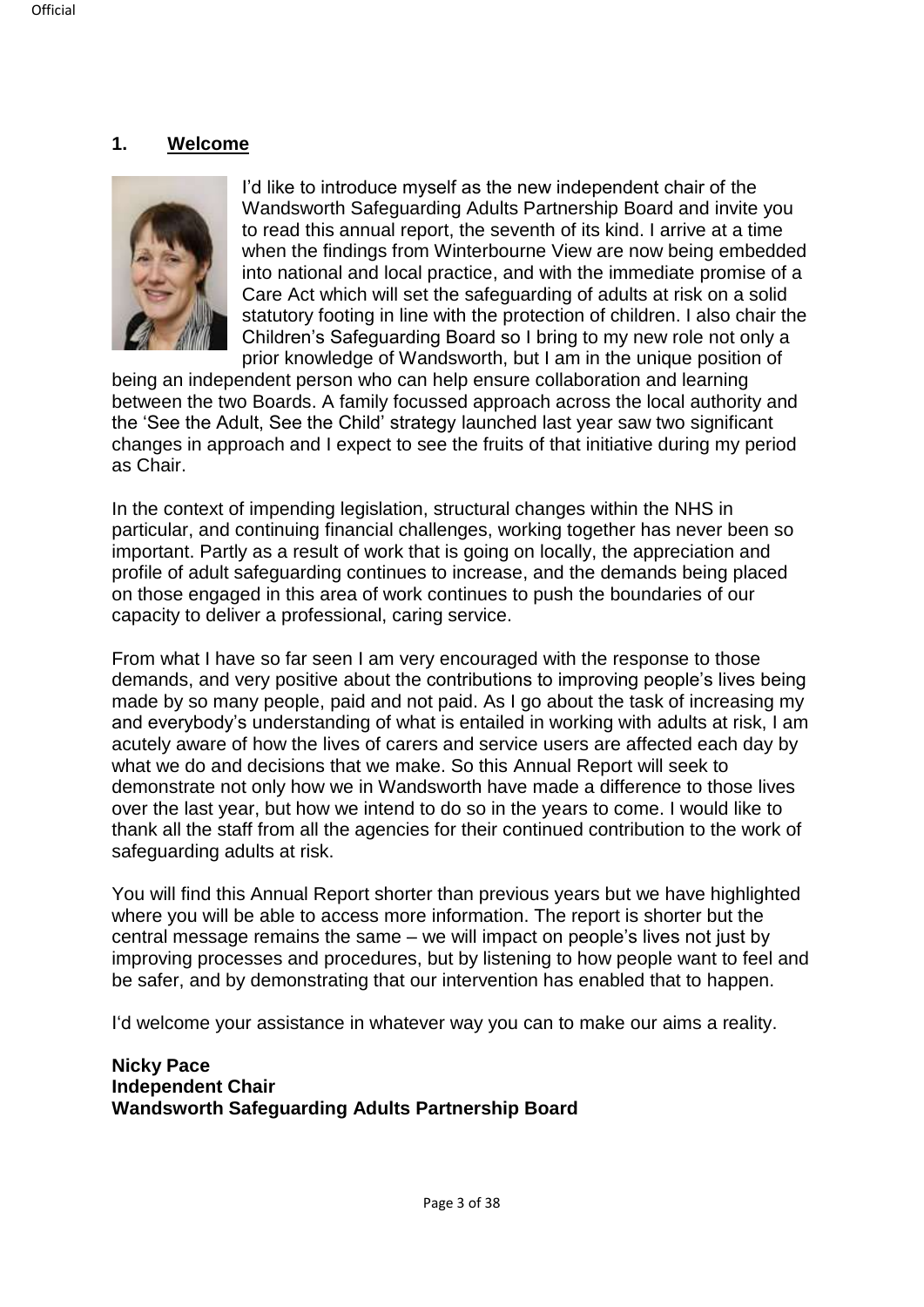## **2. Who We Are & What We Do**

- The Wandsworth Safeguarding Adults Board is made up of all the statutory provider's of care within the borough, as well as those locally and nationally who commission and inspect those services. The Board also has representation from other agencies such as the Police and Probation Services and the voluntary sector. Crucially we have carer and service user input.
- Adult safeguarding is the responsibility of all agencies and cannot exist in isolation. We try to link it effectively to other initiatives as part of a network of measures aimed at enabling all to have a life free from violence, harassment and exploitation. Safeguarding adults is not a social care responsibility alone but a core function for councils, the NHS and the Police. That is why we work together and why service users unable to care for themselves can expect us to adopt measures that will:
	- Protect them as far as possible from avoidable harm
	- Enable them to feel safe and secure
	- Support them to manage risk in the way that they wish
	- Identify potential harm and take preventative measures, and
	- Adopt as much as possible a proportionate and least intrusive response.
- In addition as a Board we recognise that all abuse starts with a sense of differentiation, and that it is often when people become increasingly isolated from family and friends that they become vulnerable to abuse and neglect. The actions of the Board and agencies have to be judged against those two maxims.
- The Board works to a business plan which lays out the Board's strategic aims and these are delivered through four sub-groups. In that way the Board can not only guide the work of the agencies but also ensure that in addition to their own internal management, the agencies can be held to account for their safeguarding work.

Finally, some contact details:

- Communities have a part to play in preventing, detecting and reporting neglect or abuse, so if you wish to discuss a safeguarding concern please contact the Wandsworth Council Access Team on [accessteam@wandsworth.gov.uk.](mailto:accessteam@wandsworth.gov.uk)
- For a complete list of Board members, contact details, meeting times, policies and procedures, and the Board's action plans please visit our website at [safeguardingadults@wandsworth.gov.uk.](mailto:safeguardingadults@wandsworth.gov.uk)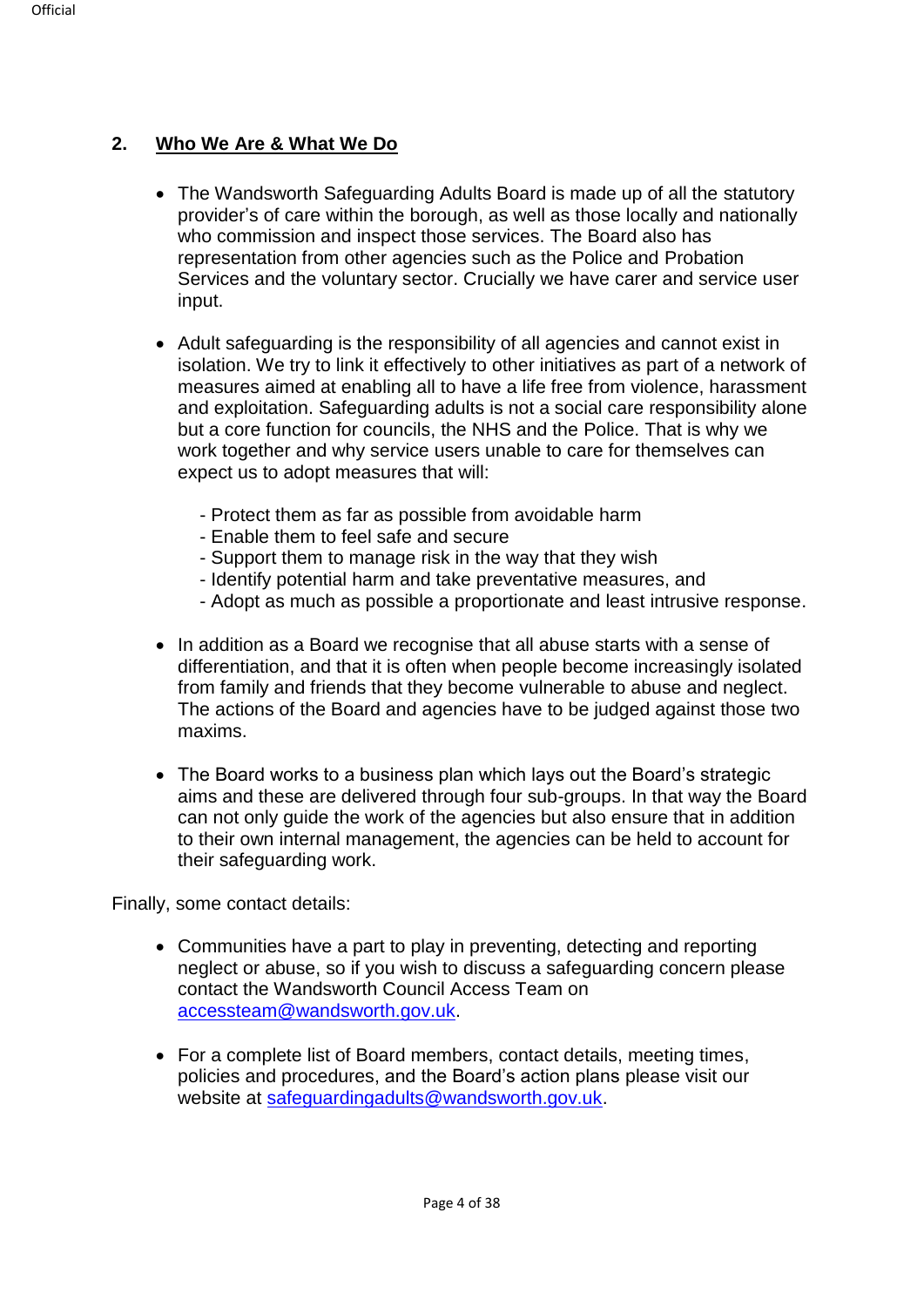• And if you think that you could assist the Board in its work in anyway, please contact the Wandsworth Council Safeguarding Team at [safeguardingadults@wandsworth.gov.uk](mailto:safeguardingadults@wandsworth.gov.uk) 

#### **3. Safeguarding – In Numbers**

- There have been a number of changes in national reporting this year so direct comparisons with last year's figures are problematic in a number of areas e.g. alerts to referrals are no longer recorded because of the discrepancies in the way that authorities defined and recorded alerts; neither is data on protection plans, again making benchmarking impossible. Much of the data has been reported for the first time in a new format and there have been identified discrepancies in the way that different boroughs have interpreted and reported the statistics. This has been acknowledged by the Health & Social Care Information Centre [HSCIC] who are revising the guidance and clarifying the definitions for 2014-15 reporting year. London comparator data used in this report is provisional and subject to change.
- Wandsworth has the largest mental health in-patient setting and specialist mental health resources in London. Therefore safeguarding referrals from mental health settings are higher than other London boroughs and this affects the way data appears when compared with London averages. For example, ethnicity, place of abuse, type of abuse, referrer etc. This factor is identified throughout the report where relevant.
- The current information available to the Board allows it to make comparisons with the activity of other boroughs but less than it would like about the quality of that activity. The Board is intent over the next year on identifying what additional information is needed to supplement the national data to allow it to work effectively in safeguarding adults across the Borough. Workshops are planned for the autumn which will also identify what relevant information from partner agencies should be included in the reports.
	- The main focus for coming months will also be on ensuring better, qualitative information on outcomes which the work on 'making safeguarding personal' will provide.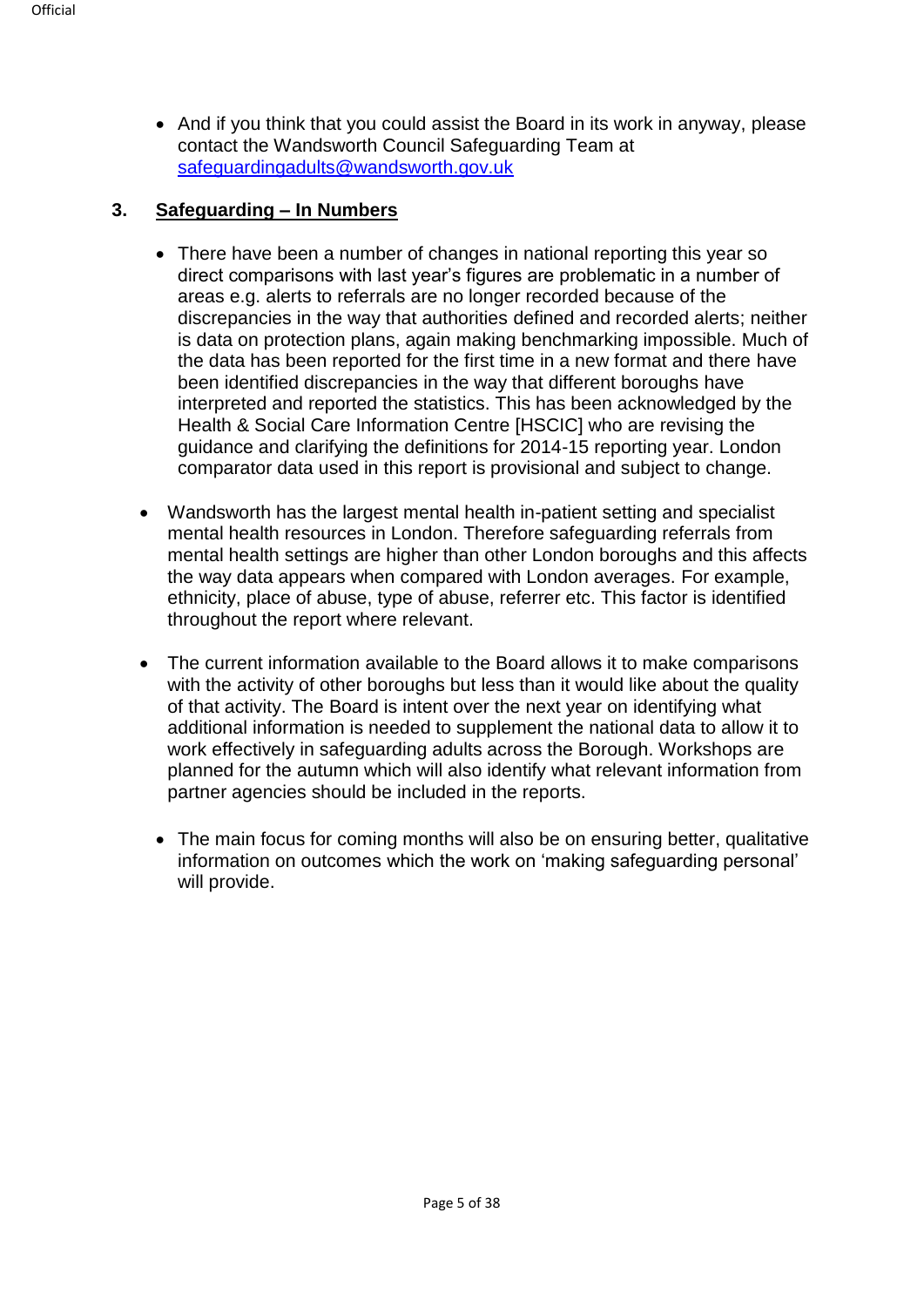

- Referrals per 100,000 of population continue to rise back to the peak reached in 2011
- Compared to the rest of London, referrals in Wandsworth are slightly higher than the average. A recently completed audit of safeguarding referrals suggested that thresholds for reporting and accepting referrals are too low, contributing to the increasing volume of referrals. Further work is proposed to ensure responses are proportionate and that appropriate threshold decisions are maintained.
- National reporting of serious concerns about the quality of care for older people in some residential and nursing homes has continued to increase public awareness and that together with a continued programme of safeguarding training may have contributed to the increased number of referrals.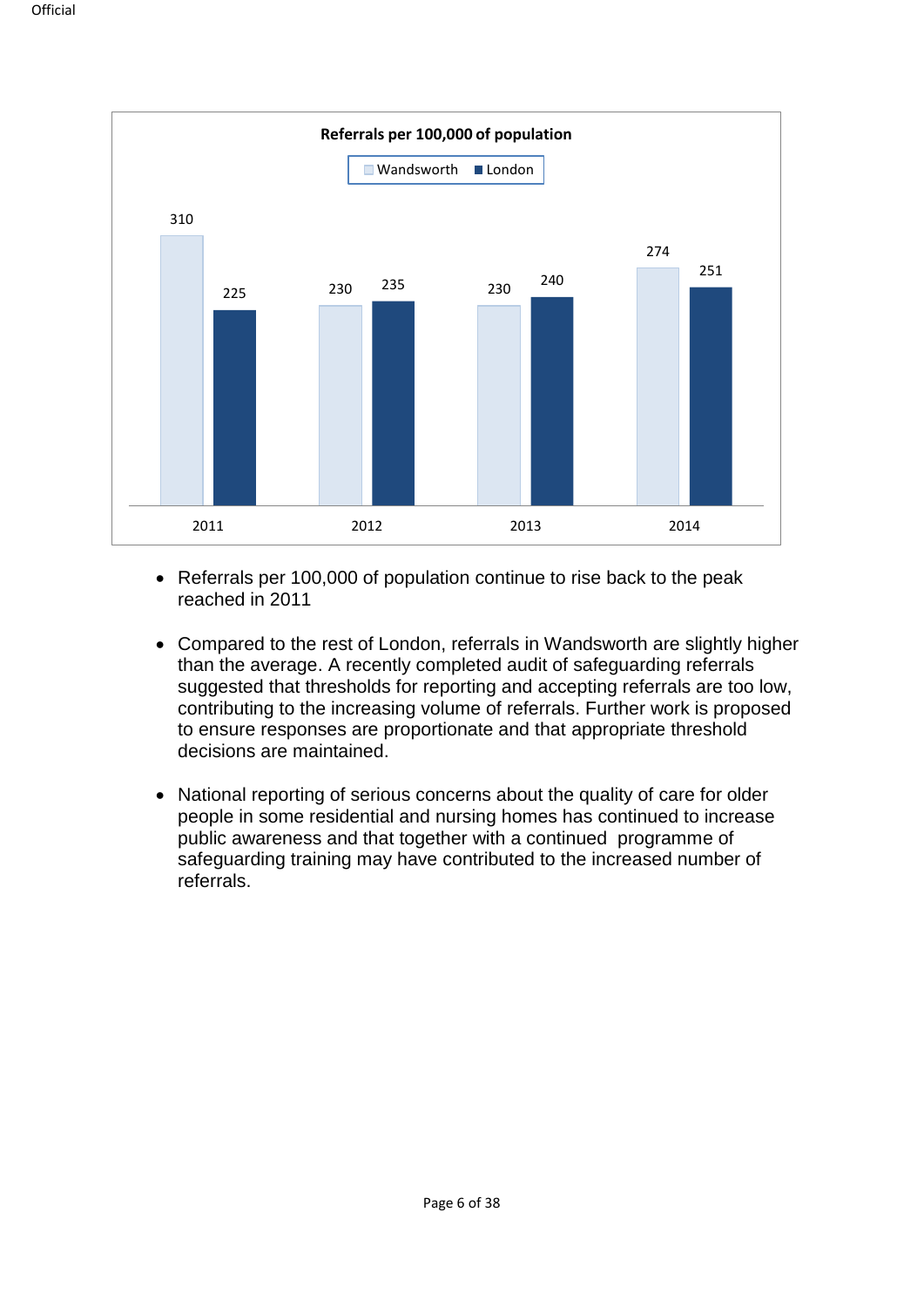

- Referrals broken down by age band show that a higher number of people aged 18-64 in Wandsworth are subject to a referral and a lower number of over-65's compared with the London average. Over half (55%) of the 18-64 aged referrals are made of people from mental health services reflecting the high concentration of mental health inpatient settings in Wandsworth compared to anywhere in London.
- Wandsworth also has a younger population profile than some of the comparator authorities which explains some of this trend.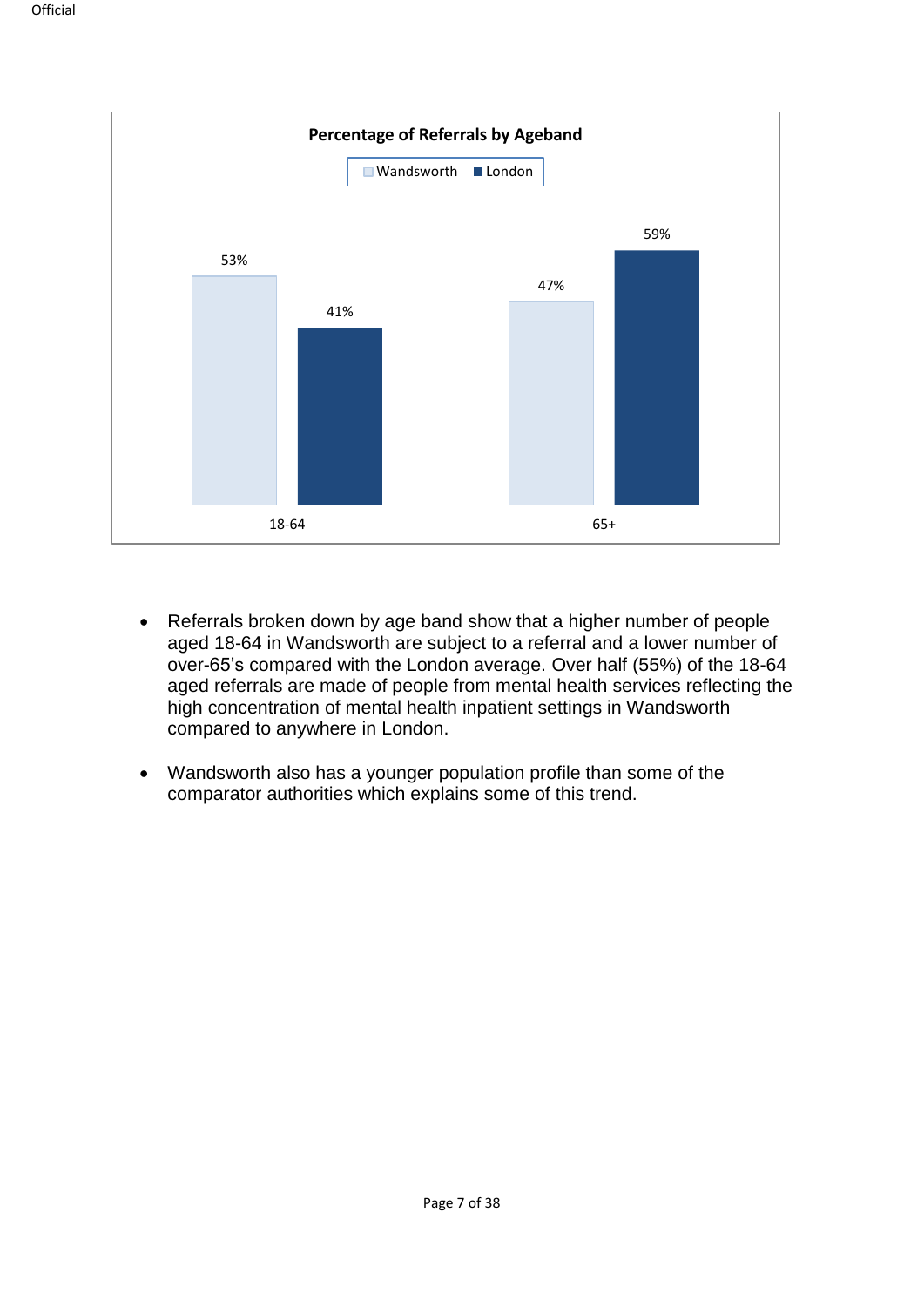.



- Mental health referrals for Wandsworth are higher than the London average, and consequently there are significant differences in each of the other user groups. The higher rate of mental health referrals is reflective of high concentration of mental health settings in Wandsworth compared with elsewhere in London.
- Compared to last year mental health referrals are ten percentage points higher. South West London St George's mental health trust have reported that they have seen significant increase in adults at risk using their in-patient settings at Springfield hospital, Queen Mary Hospital and Community rehabilitation hostels..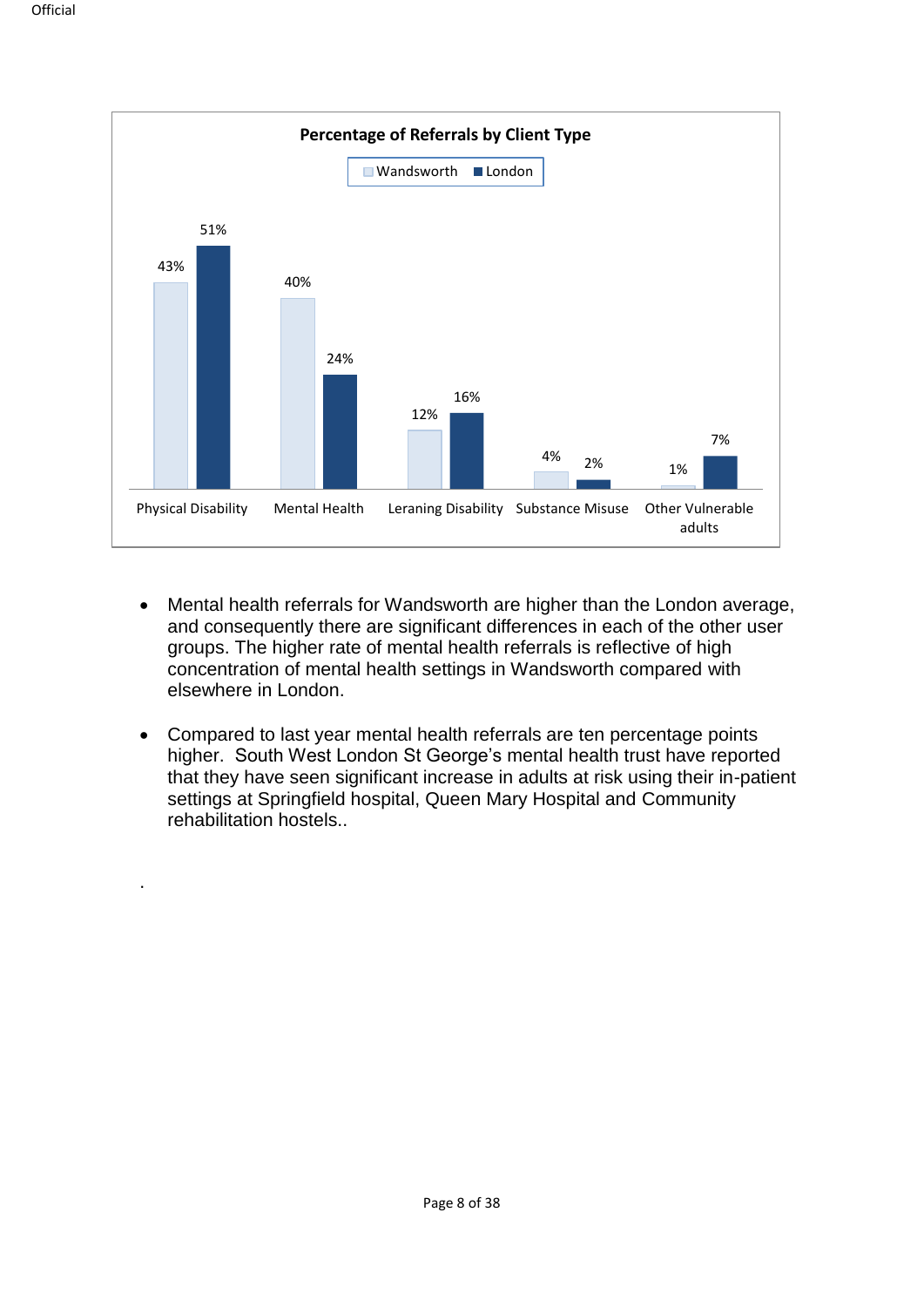

• The comparison with last year's figures for Wandsworth would suggest a slight increase for Black/Black British referrals and a difference with this year's London –wide figure. This may be explained by a higher number of Black/Black British as a proportion of the population than other boroughs and the relatively high number of mental health service users from this ethnic group.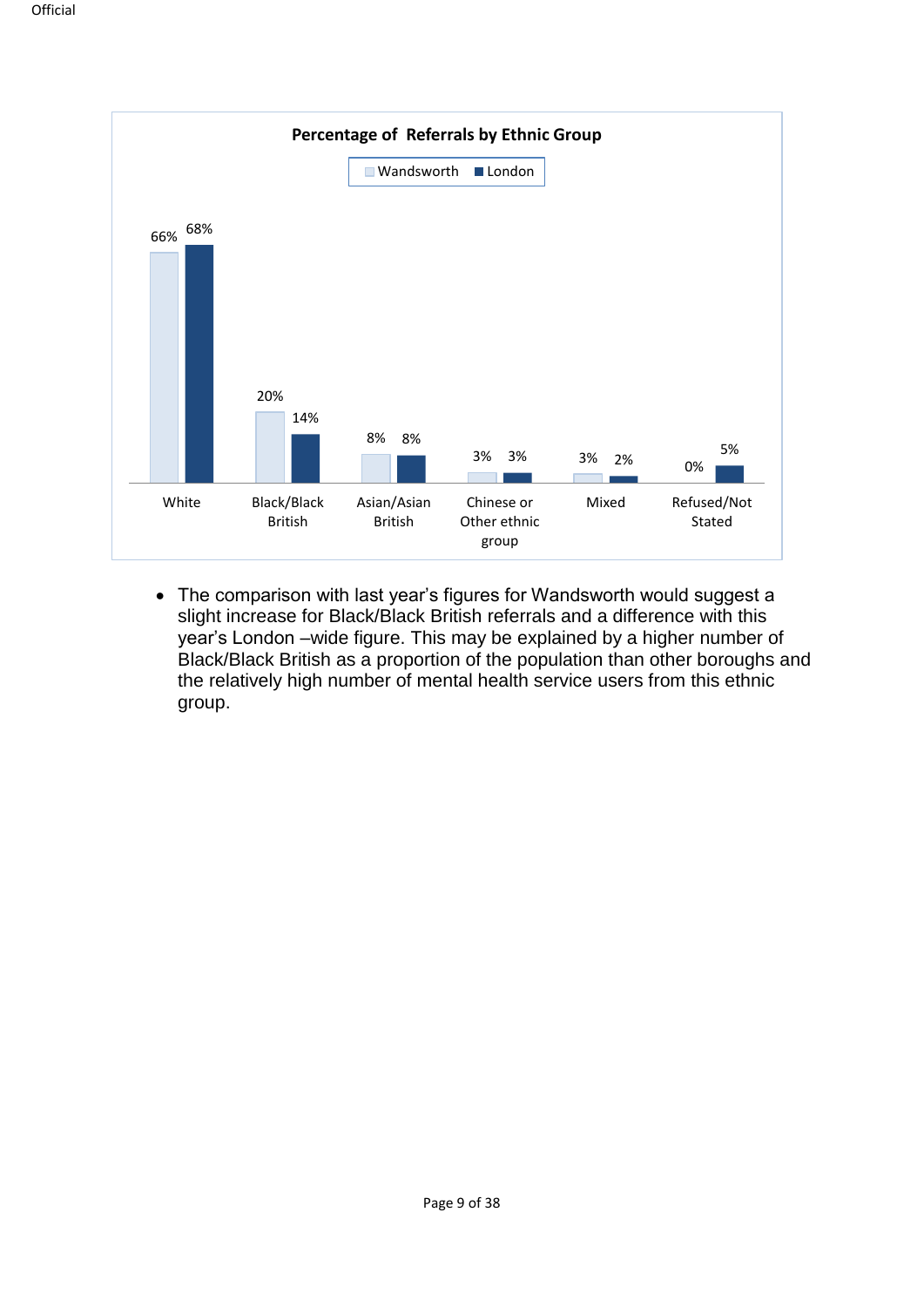

• This year's safeguarding return categorised risk in a different way to previous years. Risk to alleged victims in Wandsworth from unknown/stranger source is broadly similar to London, while risk from sources known to alleged victims and from services commissioned by the LA is slightly higher than London. The significance of this is not immediately explainable and more work will be done through the year to better understand this statistic. Once again this figure may have been influenced by the high number of mental health referrals which have skewed the figures.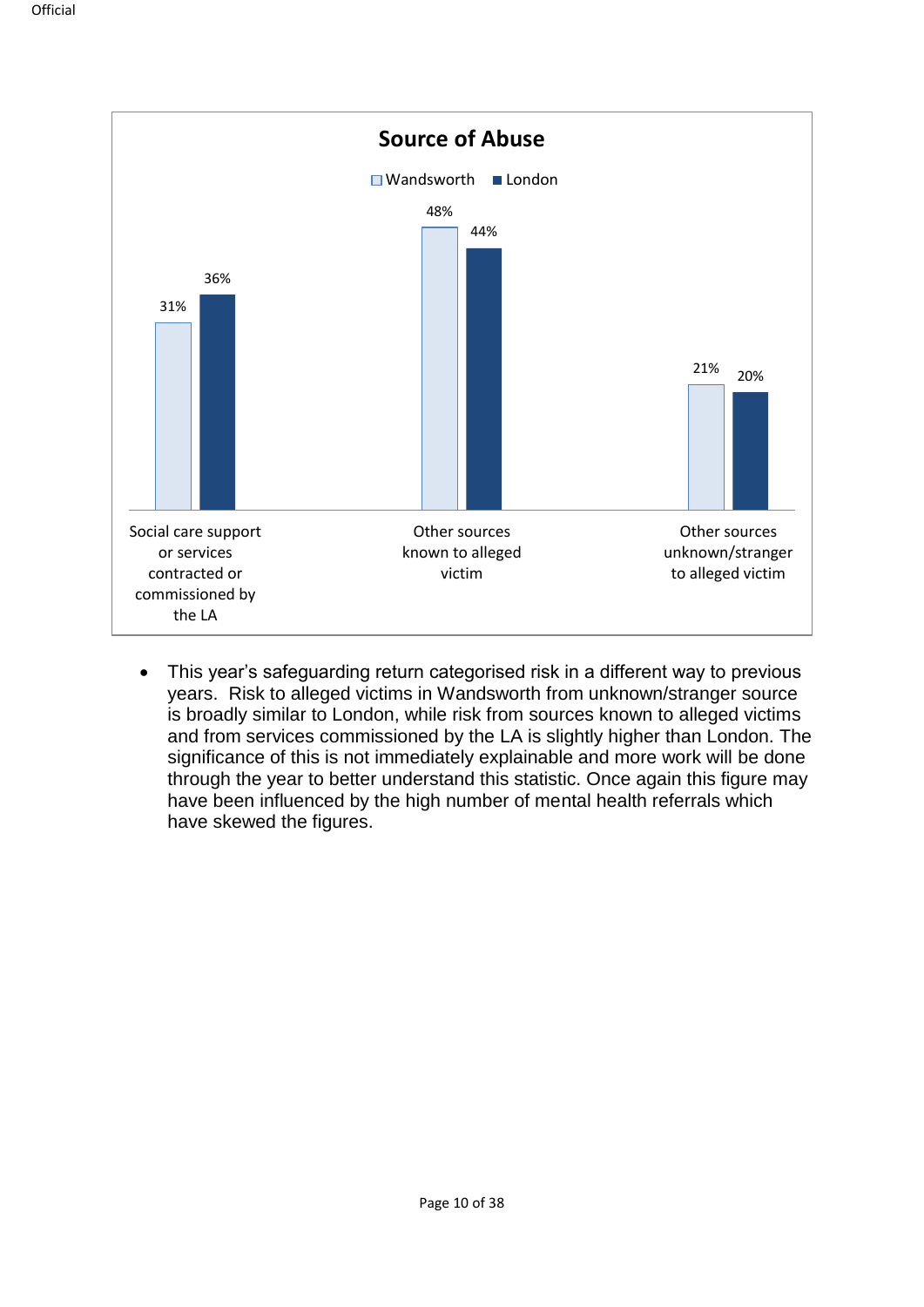

- With the exception of physical abuse Wandsworth is broadly in line with the London average
- There has been a swing in the current year to more referrals in regard to neglect (from 16% to 23%) and a commensurate decrease in financial abuse (from 23% to 16%)
- There are no figures this year identifying abuse by gender or age as completed referrals are no longer reported on by gender and ethnicity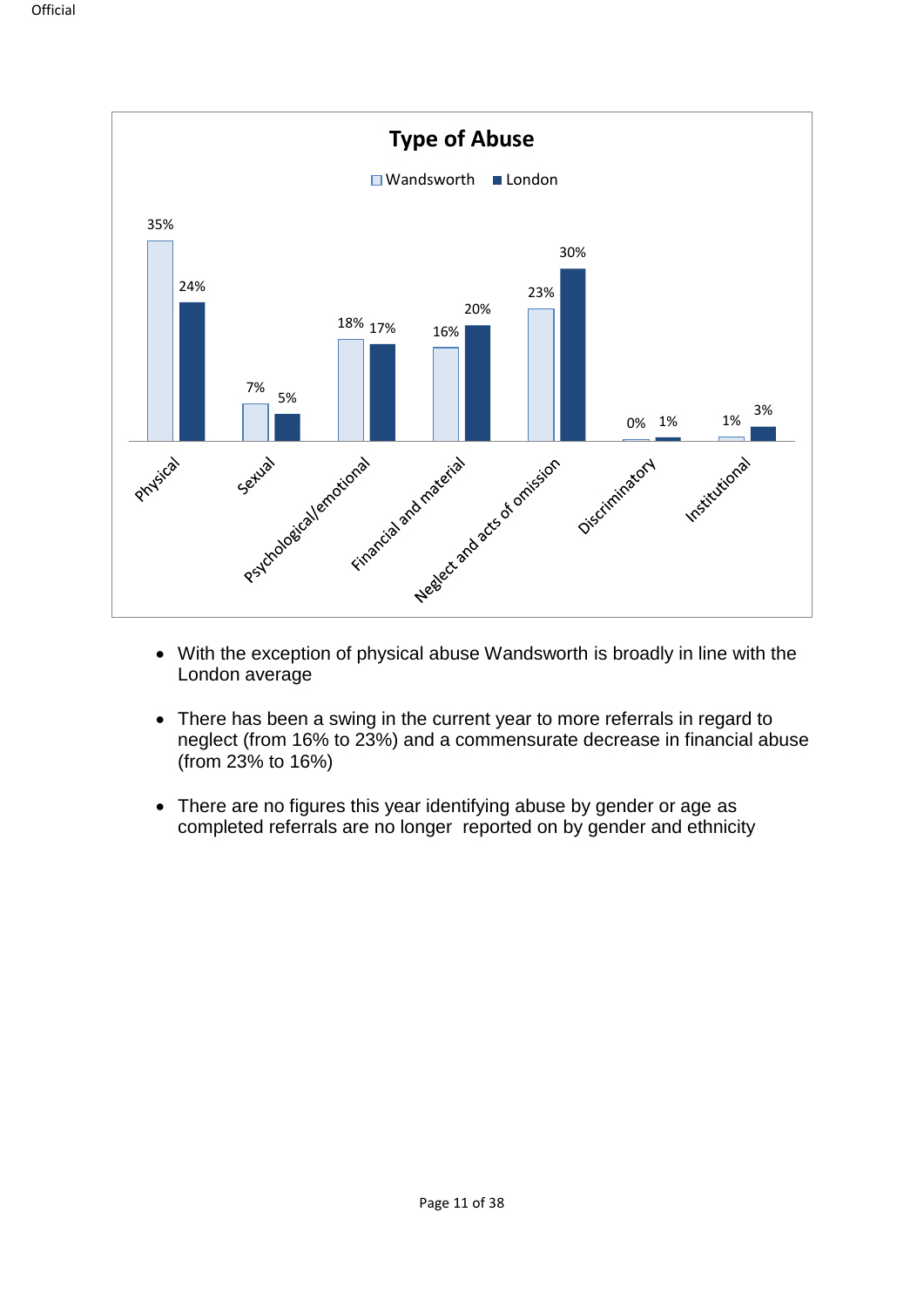.



- The incidence of abuse in the person's own home remains considerably below the London average, reflecting perhaps the low level of referrals coming from domiciliary care sources. Equally there might be differences in the way that incidents are reported for example, as a safeguarding referral or as a complaint. Work has already begun to analyse what if any action is required.
- The figure in regard to care homes compared with the average gives rise to similar concerns about potential under – reporting. Again, more work is needed to address this problem.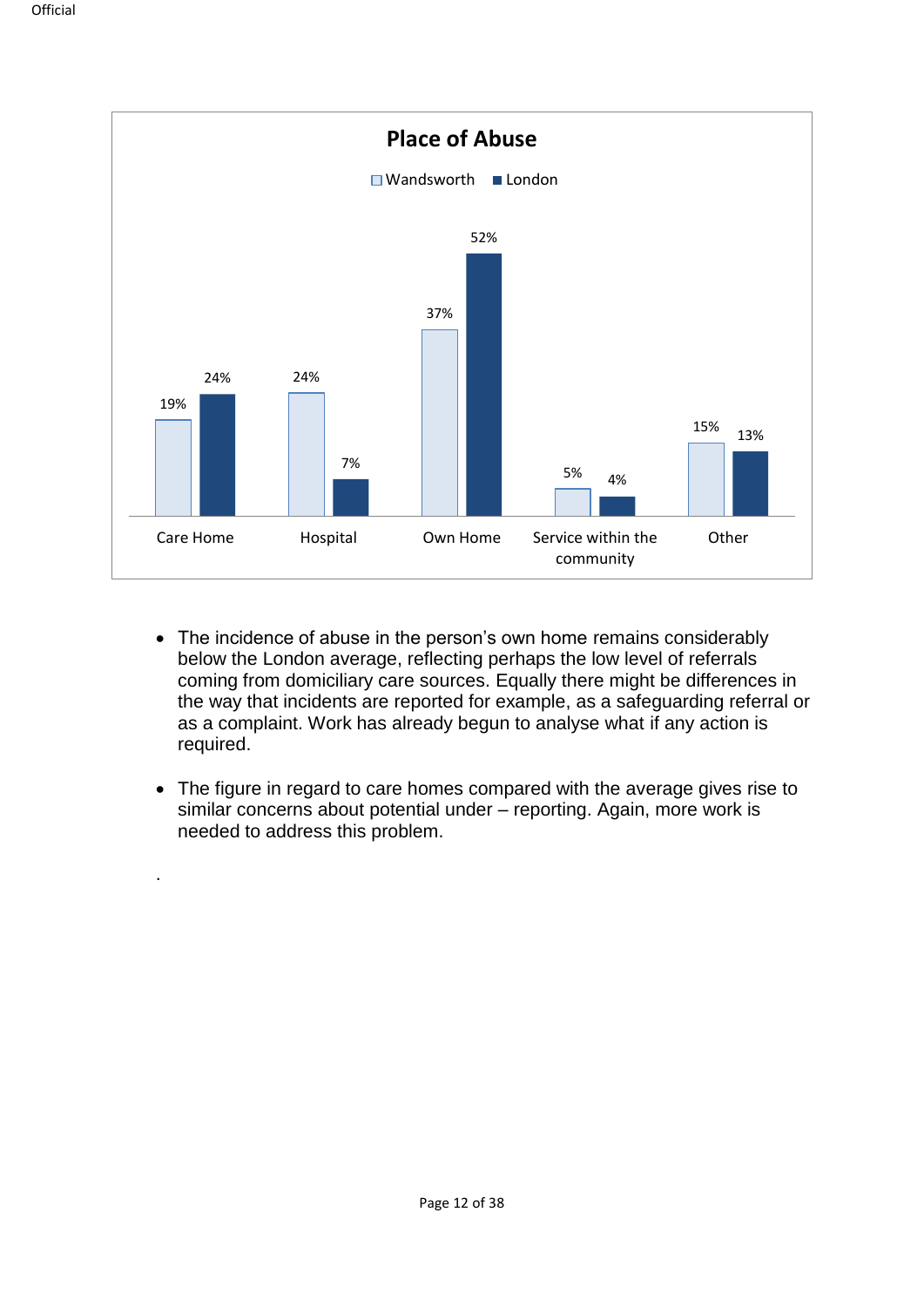

- This is a slight variation compared with last year (66% known and 34% unknown)
- Of the referrals this year 10% were repeat referrals affecting the same service user. Nationally repeat referrals are no longer measured as in previous years.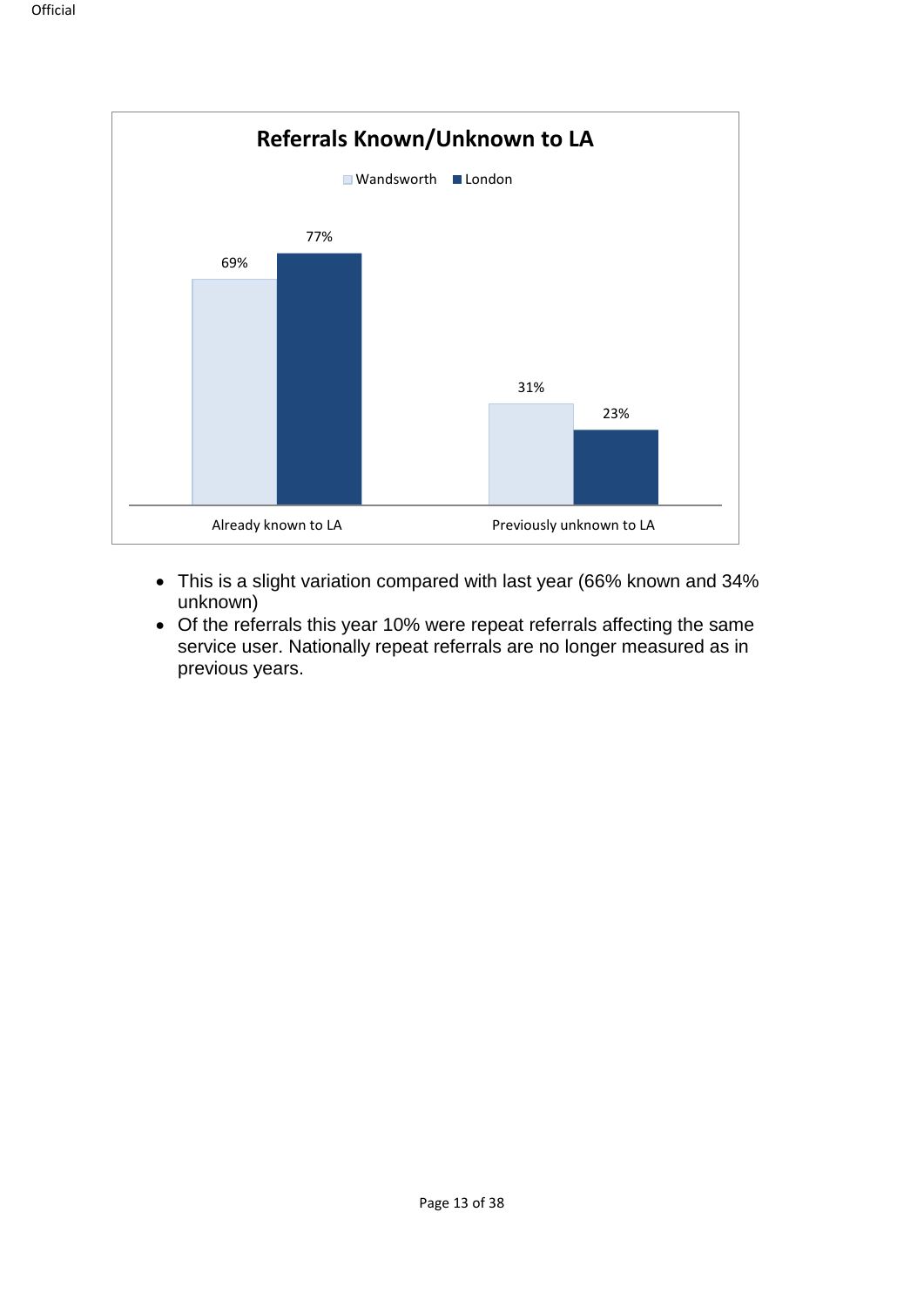

Percentages may not add up to 100% due to rounding

• Again this repeats the pattern of last year and is broadly in line with the London average. A current review of decisions arising from the thresholds audit which identified a need to tighten decisions on eligibility, may lead to a further increase in substantiated outcomes following recording practice improvements.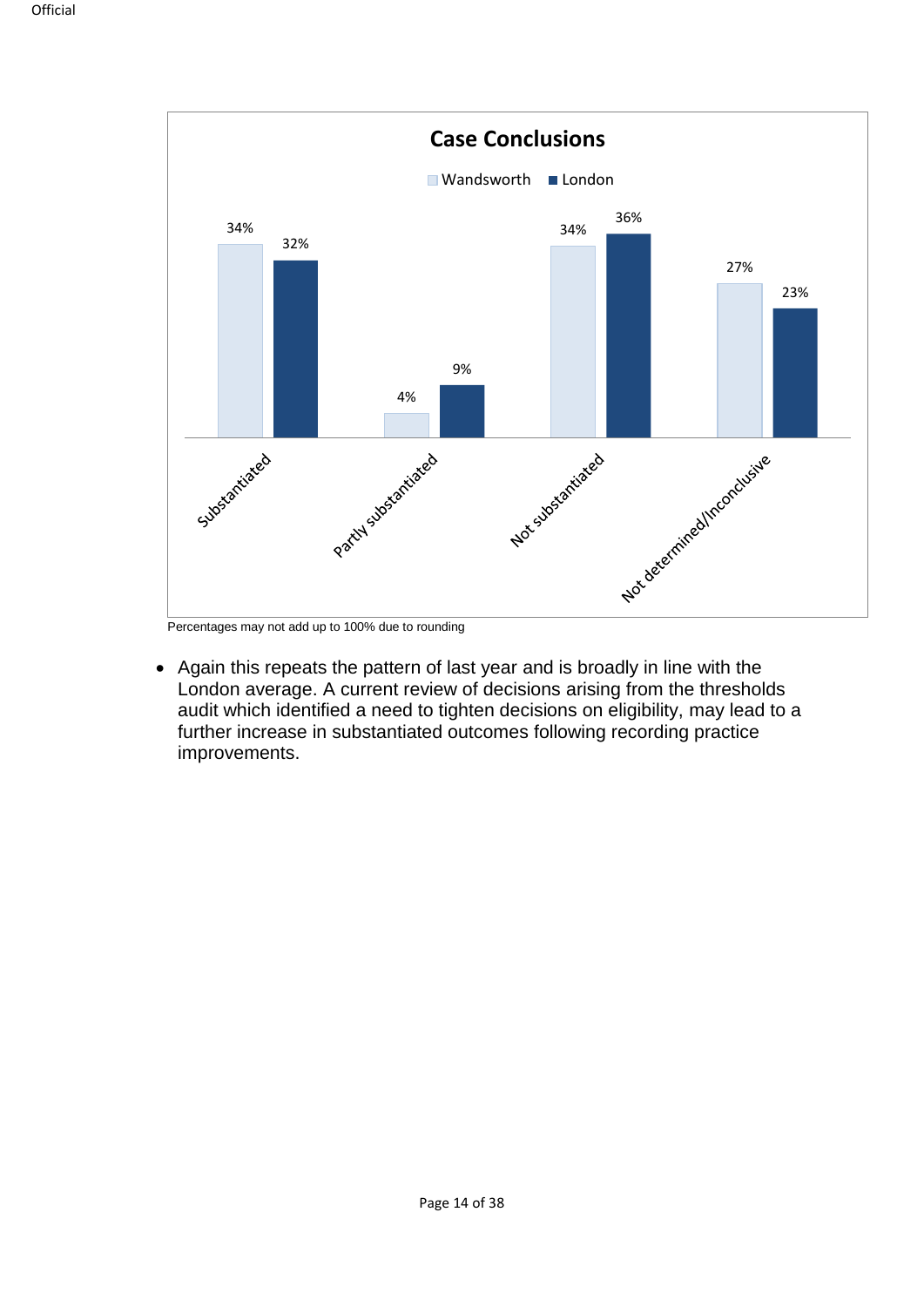

Percentages may not add up to 100% due to rounding

• This is a new outcome reported nationally for the first time in 2013/14. High percentage of NFA (no further action) under safeguarding is once again indicative of the low threshold in accepting safeguarding cases. The threshold audit and resulting action plan together with the further guidance that has now been issued to practitioners in interpreting risk should reduce the number of NFAs and support a more proportionate attribution of risk.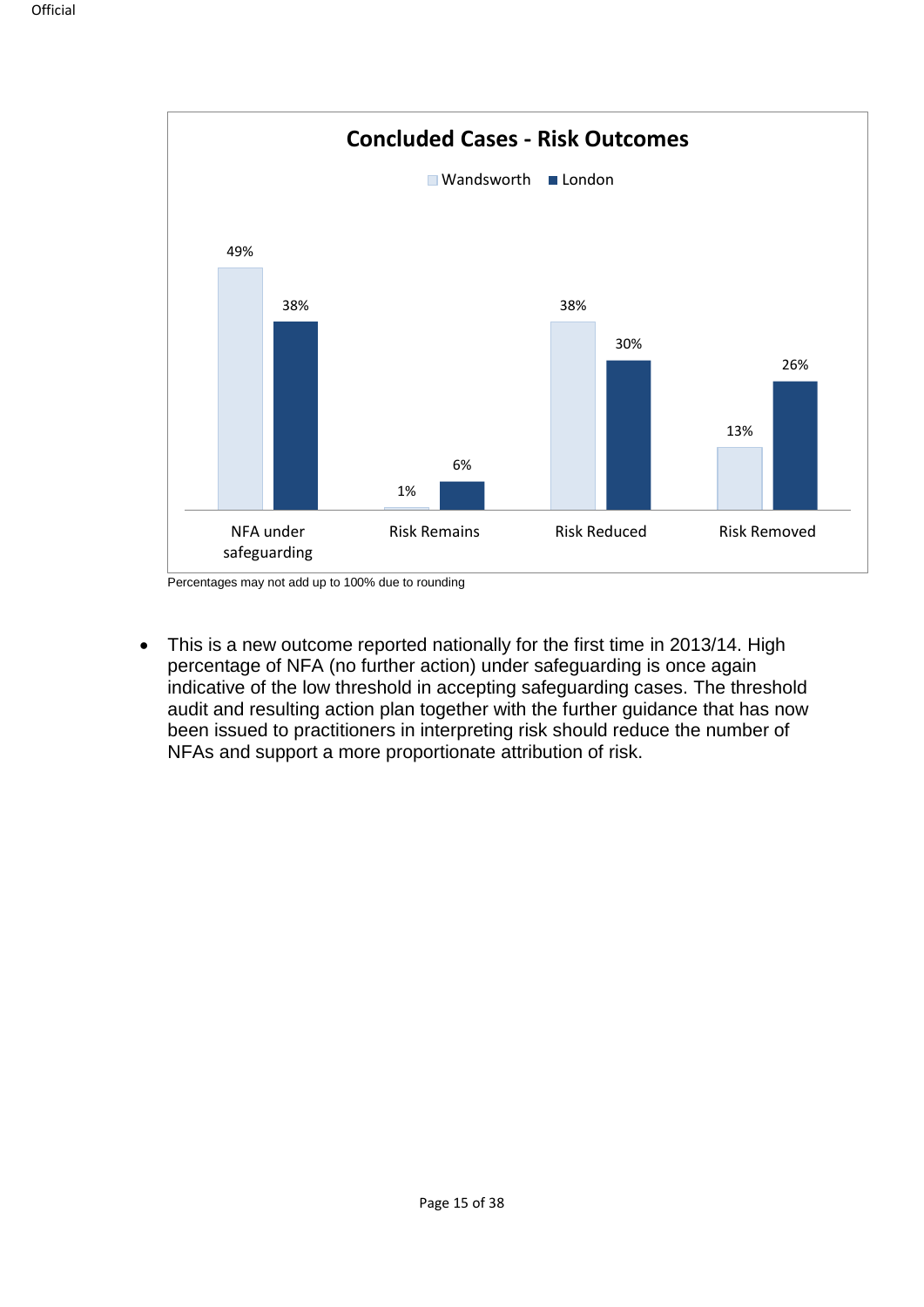# **4. What the Partners Did in 2013/14**

#### St George's Healthcare NHS Trust

- The recent CQC report recognised that through safe and effective practice the Trust was meeting its responsibility under Outcome 7 of CQC regulations to ensure that those adults most at risk are "protected from abuse and that staff should respect their human rights". On the other hand the report noted that we needed to make improvements in staff's understanding and implementation of the Mental Capacity Act.
- The Trust has now established two full time learning disability nurses who provide support and advice to staff, patients and their carers, and we have many examples of how reasonable adjustments can have a positive impact on patients and families experience whilst in hospital. We have put a Butterfly Scheme in place to highlight those with dementia and their specific care needs.
- The Trust has seen a reduction in the development of avoidable grade 3 & 4 pressure ulcers following the employment of two full time tissue viability nurses and increased awareness and reporting of skin breakdown amongst other staff.
- The Trust dealt with a 40% increase in safeguarding referrals (seventy-two in total) while the patient was both in St Georges and in the process of being either admitted or discharged from the hospital. Sixty-two cases were not substantiated; three were found to be inconclusive; and seven substantiated (i.e. 10% compared with almost 20% in the previous year).
- The Trust has changed a number of systems in the wake of substantiated findings particularly around discharge procedures to ensure that lessons do not go unlearned or not acted upon.

#### Wandsworth Education & Social Services Department

- The Quality Control Panel met monthly during the last year and through monitoring information identified upwards of fifteen care providers where service levels were considered to be unacceptable, and then guided and monitored the efforts of those providers to improve standards to an acceptable level. Only one provider decided to discontinue providing care and the required improvements were evidenced in the rest.
- The council conducted an audit which demonstrated that some professionals are using the safeguarding process as a way to getting assessments completed robustly. It also showed that where complaints (i.e. not strictly safeguarding concerns) had been incorporated, the outcome was very often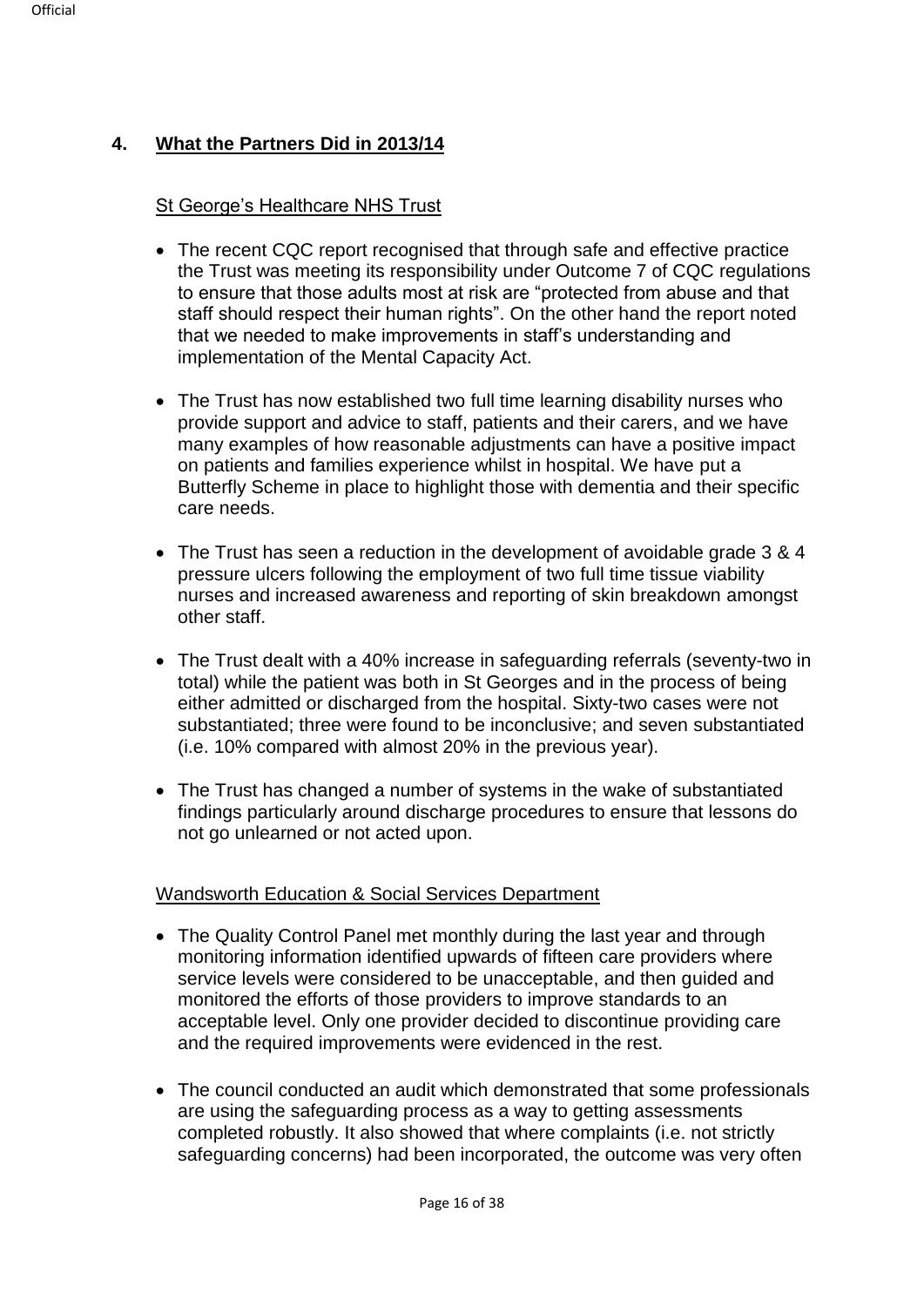different. The audit recommended a list of actions that will be addressed (see later in this report).

- The council signed up to a national 'Making Safeguarding Personal' project to further improve and evidence that practitioners are involving service users in establishing and trying to meet desired safeguarding outcomes. The project is already demonstrating outcomes which not only cover safety, but which also focus on the service user's wishes and on improved well-being.
- A successful safeguarding adult's conference was held in June 2013, with a focus on learning the lessons from Winterbourne View, and evaluation demonstrated a raised awareness of safeguarding issues.
- Joint working with Children's Services was improved, with clear guidance and training on a Think Family approach, which should bring about demonstrable further improvements in outcomes.

#### All Agencies: Beyond Winterbourne View – Local Joint Plan

• A joint health and social care action plan was introduced to respond to the lessons from the government report about abuse at Winterbourne View, a private hospital near Bristol for people with learning disabilities. This has led to the transfer of most people in long stay hospital settings to community living environments with support.

Amongst other outcomes the agencies have:

- Completed the Learning Disabilities Joint Commissioning Strategy to ensure appropriate local services
- Consulted with forty-four service users and fifteen carers
- Met the target of ensuring no-one was in hospital unnecessarily
- Commissioned residents training and almost completed basic awareness training programmes
- Reviewed the low-level single-service investigations
- Circulated a whistle-blowing policy to all staff
- Reviewed all service-users resident out of the borough
- Developed a CCG Safeguarding Adults Procedure.

#### The Police

• In April 2013 the Metropolitan Police introduced a new policy that all incidents dealt with by Police involving a vulnerable adult would be recorded on a central database (Merlin). These reports are then passed to the Public Protection Desk (now the Multi-Agency Safeguarding Hub - M.A.S.H.) who conduct research on the subject and identify any safeguarding risks. The report, along with the intelligence and analysis, is then shared with Adult Social Services.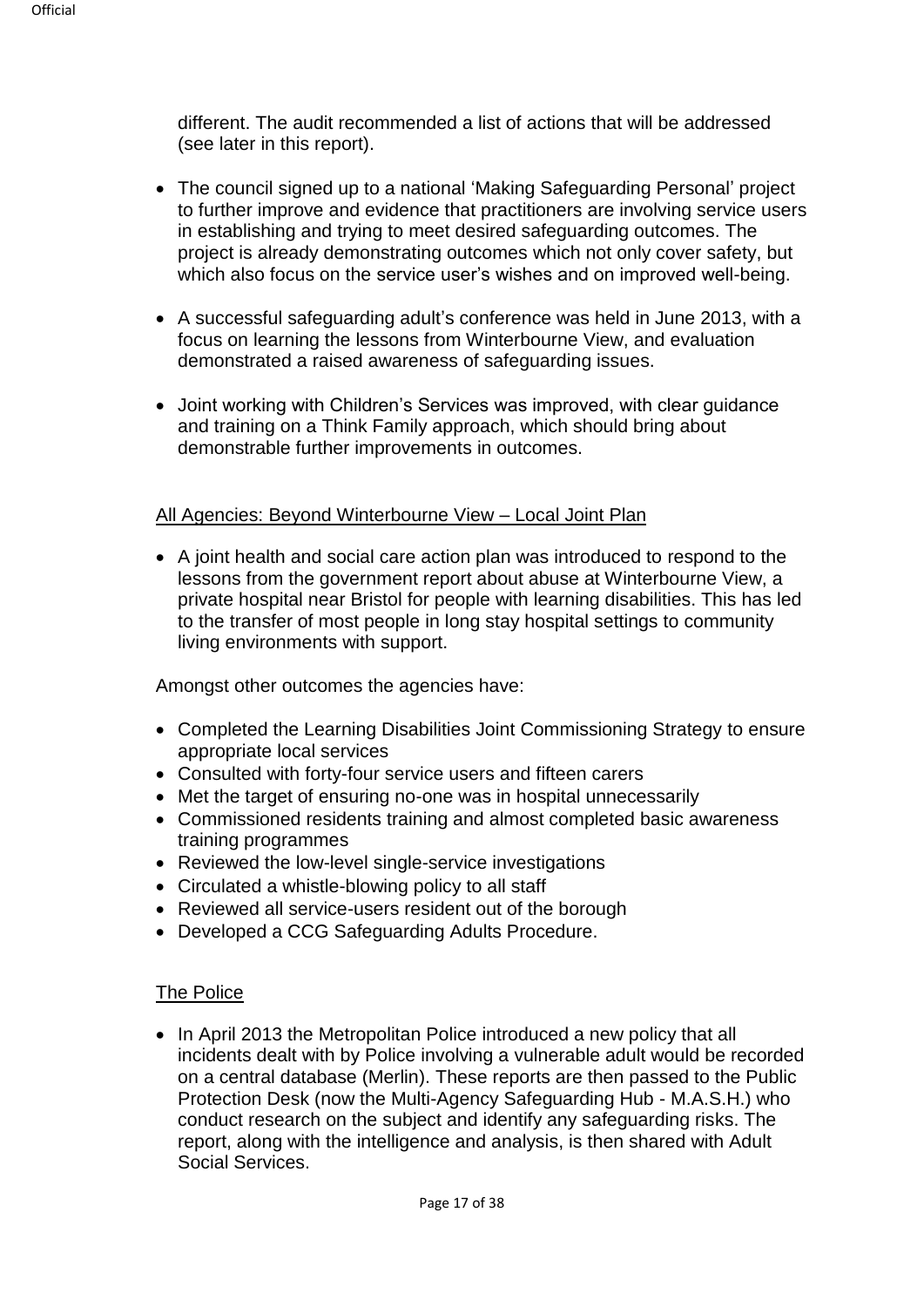- The main challenge to improve outcomes for adults at risk has been to raise officers' awareness and knowledge of the subject, and so all Wandsworth Borough Police Officers have received mandatory training to help them understand the definition; how to identify a vulnerable adult; and what to do to record their concerns.
- The combination of the new policy and the training has had a significant impact on the number of potentially at-risk being 'flagged-up' to Adult Social Services who can then provide the appropriate support. In 2012/2013 there were twenty-nine reports submitted by Wandsworth Borough Police Officers, but in 2013/2014 there were one-thousand. Within that year there was a 43% increase in the second six-month period over the first - clear evidence of the improved outcomes for at risk adults in the borough.
- An historical issue has been Adult Social Services not having a secure group e-mail address which resulted in the Police being unsure whether referrals were getting through because they had to be forwarded through the Children's Services. This matter has been resolved and we are now able to e-mail all adult at risk reports direct, thus strengthening the whole process.

#### SWLSTG Mental Health Trust

- An in-depth investigation was co-ordinated by council and Trust staff into allegations of abuse and neglect in a ward in-patient unit, following on from concerns raised by an anonymous whistle- blower. None of the twenty-seven allegations were substantiated. However, as part of the response a comprehensive action plan was implemented by the Trust.
- The Trust Safeguarding Adults Policy was reviewed to ensure alignment with the Pan London policy
- The safeguarding adult's manager (SAM) role has been embedded throughout the Trust and all wards and teams were made aware of the SAM's role in the safeguarding process. Team managers and principal social workers have taken up the role, and provided a focal point for others to refer to. Where cases are managed externally (e.g. Wandsworth Borough Council) it has clarified where the responsibility for a case lies, and for coordinating and leading the investigation.
- The Trust has improved its electronic reporting system so that all staff can now report a safeguarding concern which goes to a manager to action. The systems for recording safeguarding, serious/critical incidents and complaints are being further integrated so that we will have a complete view of the quality of our services, better monitoring by the Trust's safeguarding compliance group, better learning, and better outcomes for service users.
- The Trust held a well-attended learning event on Winterbourne View, and two successful 'Workshops to Raise Awareness of Prevent' (WRAP) were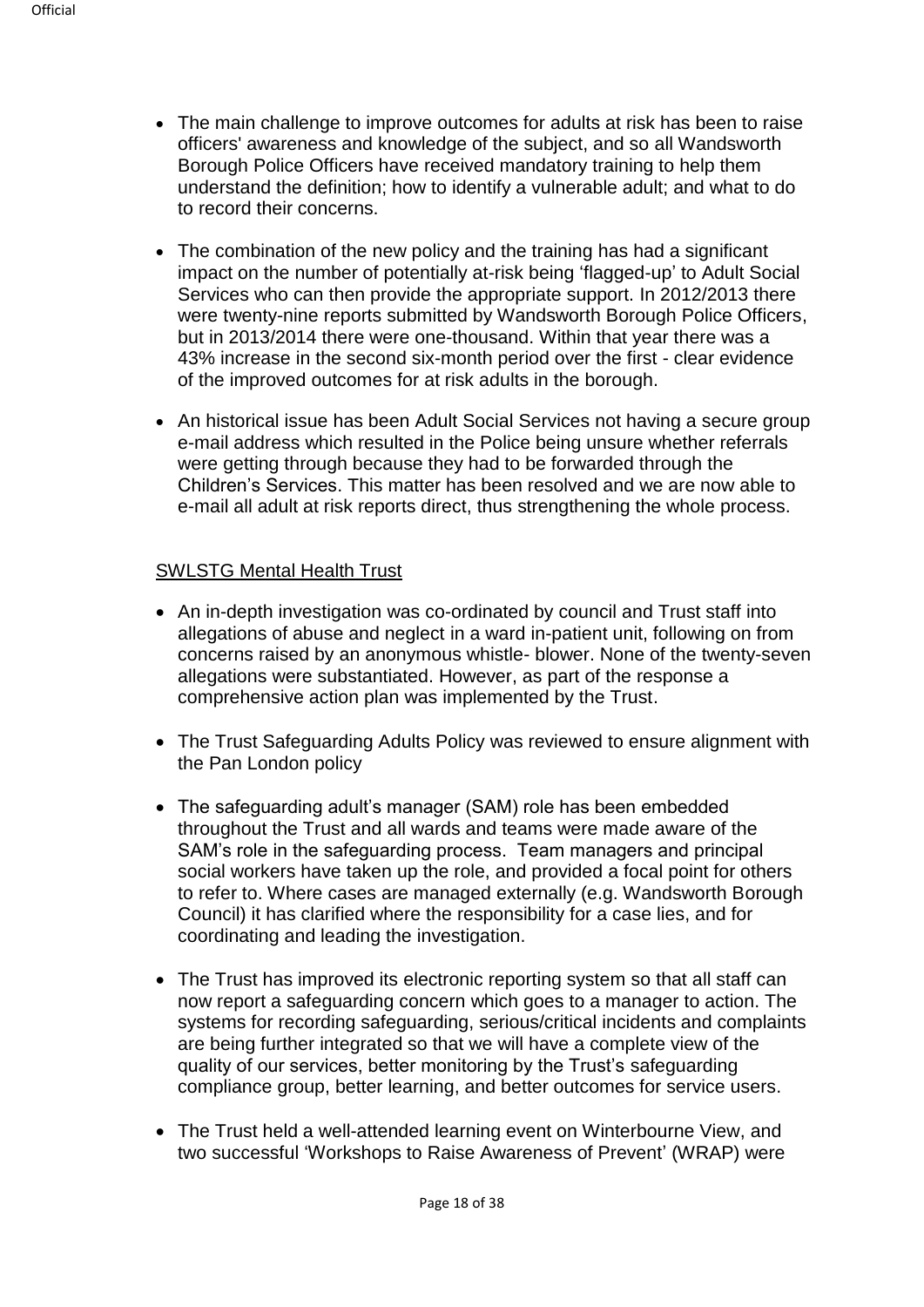held with representatives from forensic services, security, CAMHS and directorate leadership.

- The introduction of the Trust's own e-learning package has had significant impact on the numbers of staff trained at Basic Awareness Level 1, rising from 52% to 90% compliance, with a further increase expected to meet the target of 95% in 2014/15.
- An audit was carried out to ensure that the Trust has sound safeguarding processes and mechanisms to mitigate any risks to service users, the results of which are below. The overall 'Reasonable' assurance level was determined because whilst policies and governance was sound, some weaknesses were identified in training compliance as well as the levels of assurances obtained to ensure safeguarding processes are working effectively within the individual boroughs. The following table provides a summary.

| <b>Control Objective/ Risk Area</b>                                                                                         | <b>Assurance</b><br>Level | <b>Recommendations by</b><br><b>Priority</b> |                |     |
|-----------------------------------------------------------------------------------------------------------------------------|---------------------------|----------------------------------------------|----------------|-----|
|                                                                                                                             |                           | <b>High</b>                                  | <b>Med</b>     | Low |
| 1. Policy and procedural guidance to<br>ensure vulnerable adults are safeguarded<br>is comprehensive and has been approved. | Reasonable                |                                              | 3              |     |
| 2. There is an appropriate governance<br>structure in place.                                                                | Significant               |                                              |                |     |
| 3. Adequate training is provided to staff<br>dealing with vulnerable adults.                                                | <b>Limited</b>            | 2                                            | $\overline{2}$ |     |
| 4. Established practices are in place to<br>ensure that vulnerable adults can be<br>safeguarded.                            | Reasonable                | 1                                            | 3              |     |
| <b>Overall Assessment</b>                                                                                                   | <b>Reasonable</b>         | 3                                            | 8              | 1   |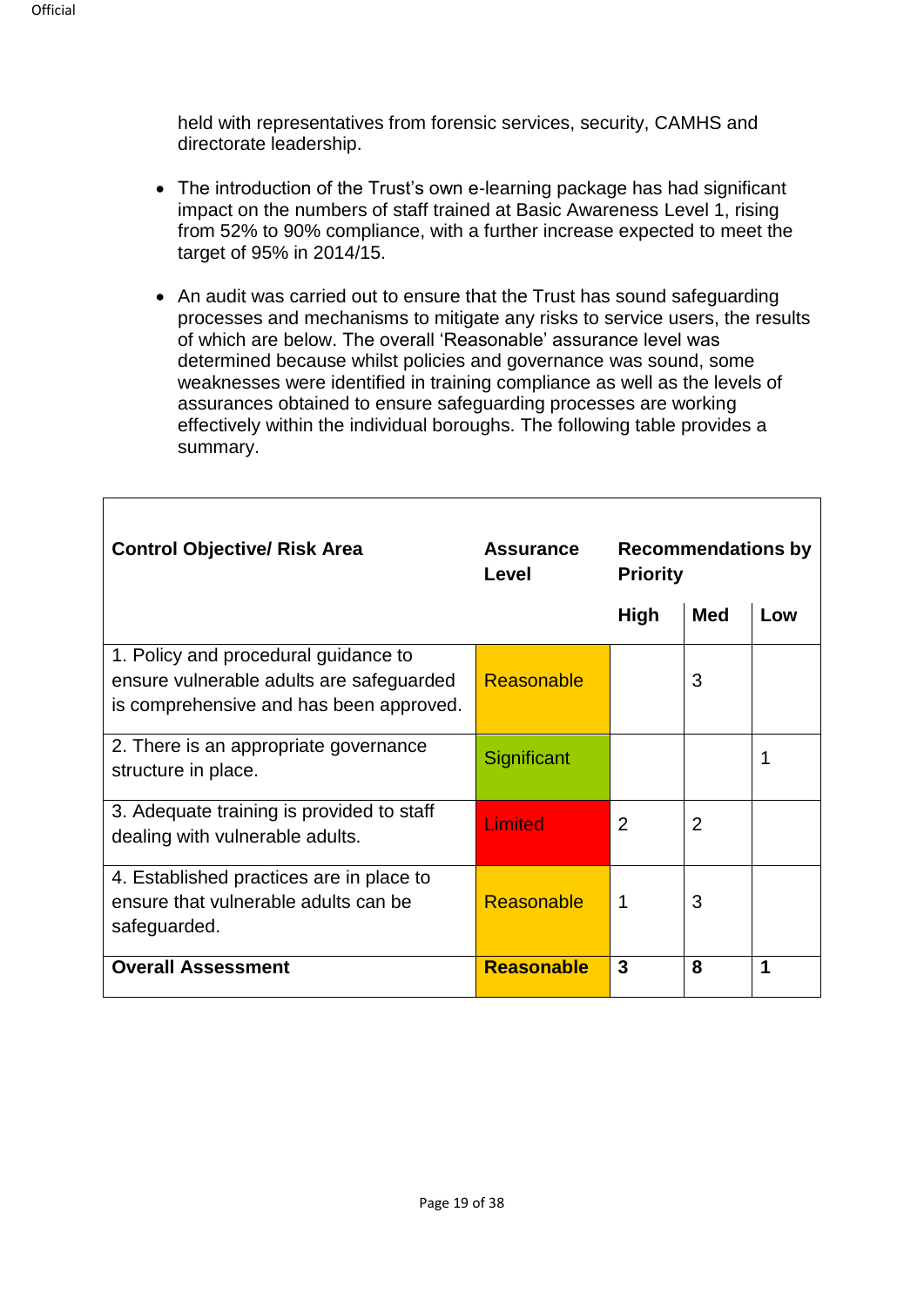#### Wandsworth Housing Department

- The department provided refresher safeguarding adults and children training to two hundred and four members of staff covering the majority of frontline workers, and which included different safeguarding scenarios.
- The department also produced an updated safeguarding adults briefing note, pack and letter which was distributed to Bed & Breakfast accommodation providing a service on behalf of the department.
- A safeguarding adults and children article was published in the December 2013 edition of Homelife (The Housing Department's newsletter), and all floors and main reception areas displayed the most up- to- date safeguarding posters.

#### Wandsworth Clinical Commissioning Group (WCCG)

- In November 2013 a substantive Safeguarding Nurse Lead was appointed which will improve continuity and consistency and provide better assurance to the Board.
- WCCG has recognised its role in ensuring Deprivation of Liberty issues are addressed within its commissioned services, and as a result two WCCG nurses are in the process of completing the Best Interest Assessor training.
- A Nursing Home forum, once convened by the local authority, has been reestablished with Wandsworth's fourteen nursing homes on a quarterly basis. The forum addresses safeguarding issues and allows the home managers to share best practice.
- A number of providers in 2013 were identified as having service level concerns and WCCG has led clinically in formulating action plans with providers to improve standards and reduce safeguarding concerns e.g. by carrying out medical audits, appointing independent investigators, and participating in 'turn- around' teams.

#### **5. What the Board Did in 2013/14: A Snapshot of Key Progress**

#### Performance & Monitoring Sub-group

• The audit cycle was reviewed and plans are being developed to ensure audit can be utilised by each agency to provide the necessary reassurance around adults at risk and safeguarding.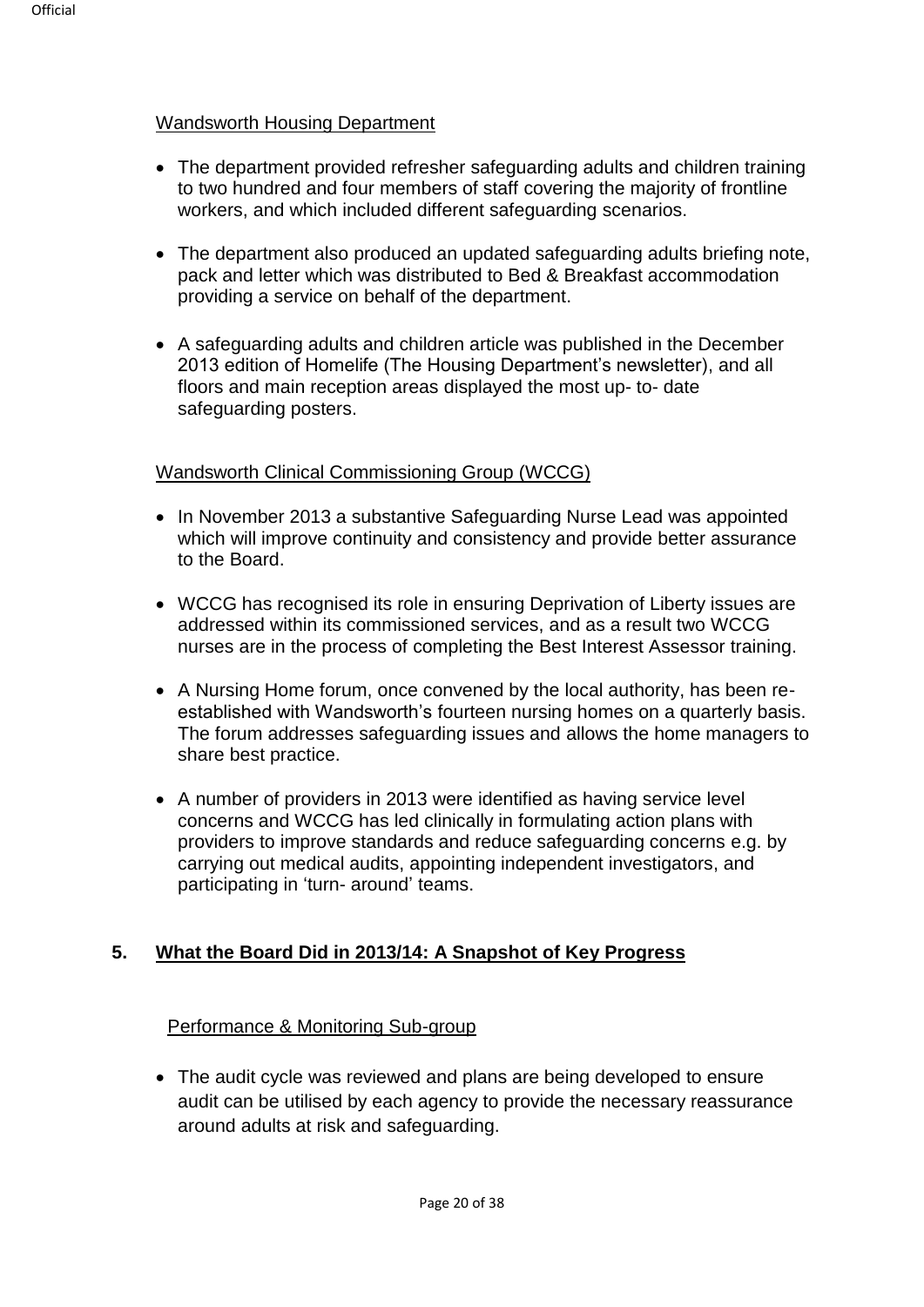#### Training & Publicity Sub-group

- A training plan was adopted to ensure continued improvement in the skills and knowledge of paid and unpaid staff across agencies.
- Improved monitoring of training attendance was adopted to ensure that all staff are covered by appropriate levels of training.

#### Policy & Procedures Sub-group

- A Police Engagement protocol was adopted.
- Policy and procedures were reviewed and the foundation of CCG safeguarding procedure was established.
- Making Safeguarding Personal arrangements were put in place by the council and shared with partner agencies.

#### Publicity Sub-Group

• A successful safeguarding conference, and arrangements for the dissemination of awareness material during safeguarding week in June, were both planned by this sub-group.

#### Safeguarding Adults and Children's Sub-Group

- This sub-group was established to ensure effective joint working by partner agencies across both service areas.
- A 'See the Adult, See the Child' joint protocol was developed to further improve reporting and joint working.
- Training on the 'Think Family' strategy was put in place.

#### **6. Challenges & Opportunities in 2014/15**

On top of the perennial challenges such as growing referral rates, the implementation of new legislation and financial challenges, this year will see two new challenges – and opportunities - for the safeguarding agenda and which will help shape the work programme over the next three years.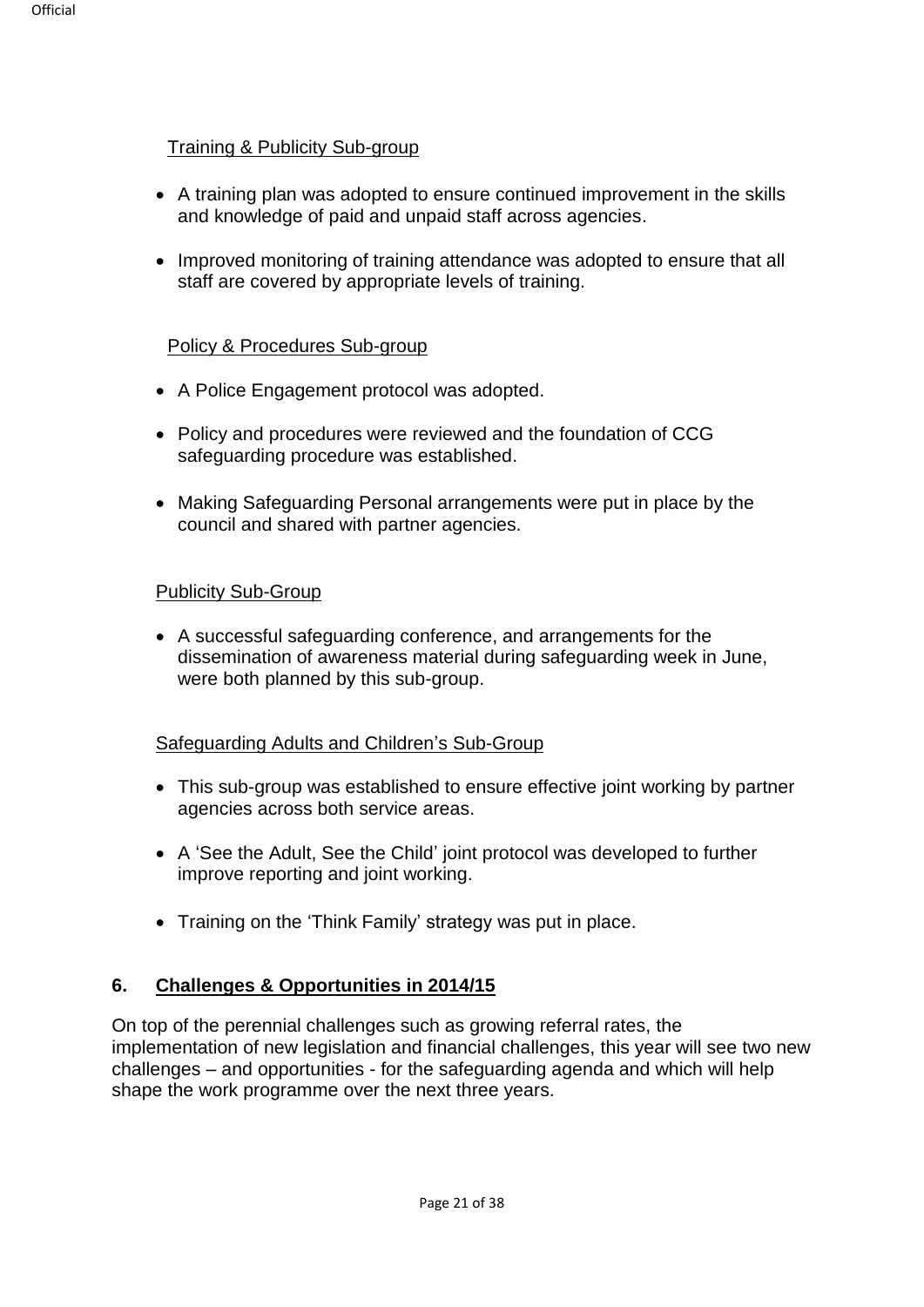#### Deprivation of Liberty

- The Wandsworth Safeguarding Adults Team continues to be responsible for the coordination and development of Deprivation of Liberty Safeguards (DOLS). Following a Supreme Court judgement in March 2014 a clearer definition has emerged which provides a new test for those safeguards but which has huge implications for local authorities and providers alike.
- The court clarified that a deprivation of liberty exists when a person is under continuous supervision and control and is not free to leave, and when that person lacks the capacity to consent to these arrangements.
- The court also held that a deprivation of liberty can occur in domestic settings where the state is responsible for imposing such arrangements. This could now include a person living in the community in supported living or extra-care sheltered housing, and in such cases those arrangements must be authorised by the Court of Protection.
- This new test has resulted in a significant national increase in the number of people who now fall within the DOLS definition and that increase has inevitably been reflected in Wandsworth. The number of referrals in 2013-14 was thirty-seven; however, in the four months since April 2014 that has increased to one hundred and twenty-four.
- It is difficult to predict future demand however, work is going on locally and nationally to match the need to safeguard people on the one hand and resources on the other. In the meantime, the local authority has plans to increase the number of staff trained to undertake the work and achieve efficiencies where possible.

#### The Care Act 2014

- The Care Act 2014 became law in May this year and will be fully implemented in 2015. It sets out for the first time a statutory framework for adult safeguarding, and Safeguarding Adults Boards acquire powers in line with those that have been in force for many years in work protecting children. That will not require great change in Wandsworth, because much of what will be required we have already been doing as 'best practice'.
- Boards may now do 'anything which appears to it to be necessary or desirable for the purpose of achieving its objective'. Wandsworth Council, the local Clinical Commissioning Group and the Police *must* be represented on the Board along with any other group that the council deems appropriate. And the Board *must* produce an annual report (increasing its public accountability).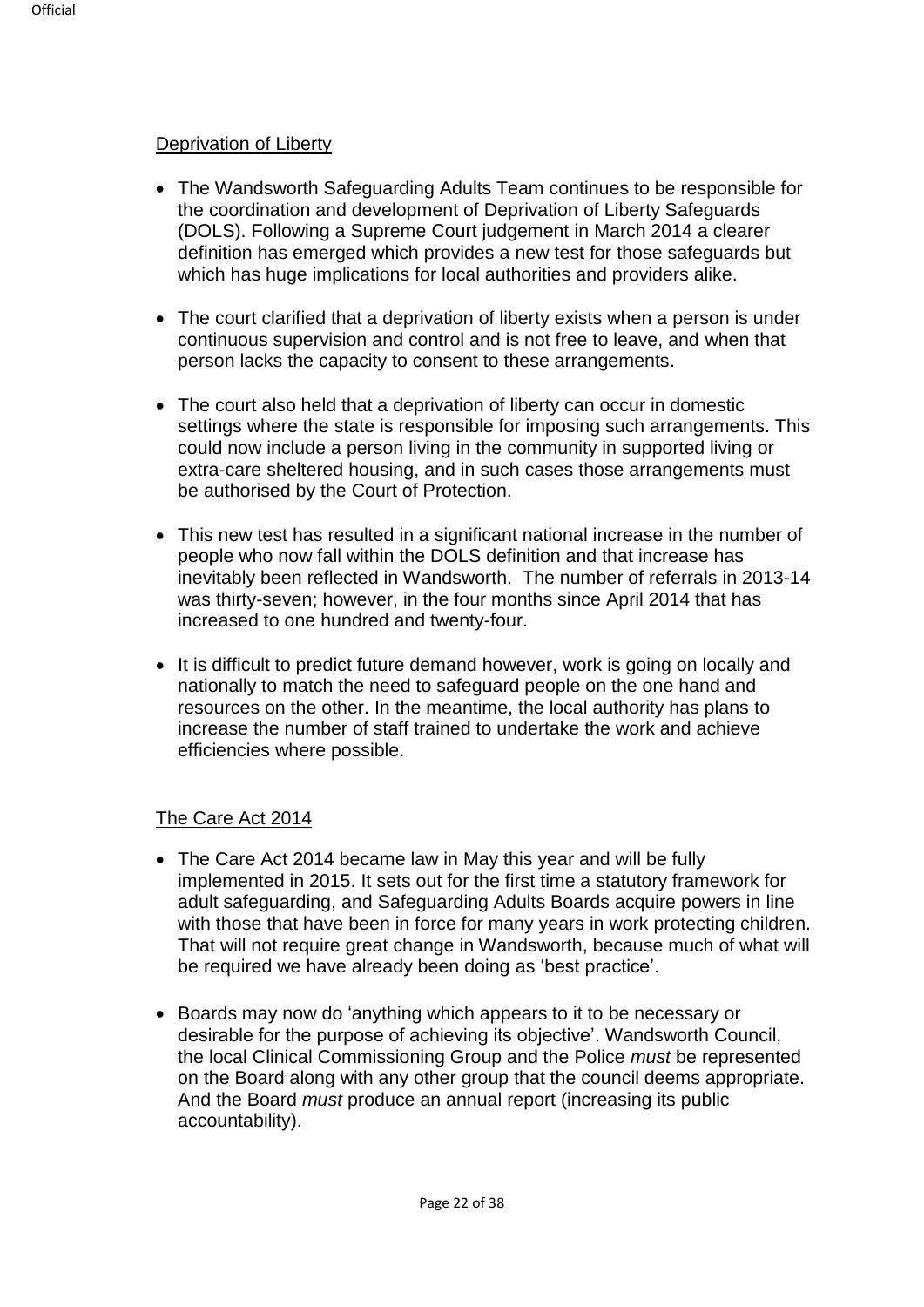- Where an adult considered vulnerable dies, a Serious Case Review of how that happened *must* be carried out, and this extends to an adult at risk suffering a serious injury or neglect if one of the Board's partner's is involved.
- Importantly, if the Board asks for information to aid its investigation that person or organisation *must* comply. And if no-one else is available the adult at risk must have an independent advocate.
- The council now has a duty to carry out enquiries or cause others to where it thinks that an adult is at risk of abuse, and it also now has a duty to safeguard the moveable property of people who go into hospital or care where no suitable arrangements have been made and where the LA is meeting the care costs.
- As with the DOLS work (above) it is hard to predict the impact of these additional responsibilities on resources.

#### **7. What The Partners Will Do in 2014/15: A Snapshot**

- At St George's NHS Trust we recognise that mental capacity can have a significant impact on a patient's on-going care plan and discharge planning. The complexities of balancing risk with respecting patient's wishes can present significant challenges to families/carers and professionals alike and these cases can often involve a significant impact on time and resources to ensure an effective discharge. Our priority for the coming year will be to address the inconsistent approach and understanding of the Mental Capacity Act and Deprivation of Liberty Safeguards across the Trust.
- To ensure that safeguarding remains high on St George's Trust agenda, it will begin to present monthly updates on safeguarding outcomes to the Trust Board as part of our regular quality performance programme.
- The local authority Quality Control Panel will improve its management information on safeguarding incidents involving domiciliary acre agencies
- Within the context of the Local Joint Plan, consideration will be given to establishing a joint Care Home Support Team to support failing institutions; and the establishment of link workers in particular hospital wards.
- Wandsworth Council will address the issues identified in the March 2014 audit of thresholds, including improved arrangements for Making Safeguarding Personal, improved performance information linked to strengthened triage and management oversight, peer review and practice workshops, and improved referral threshold decisions guidance.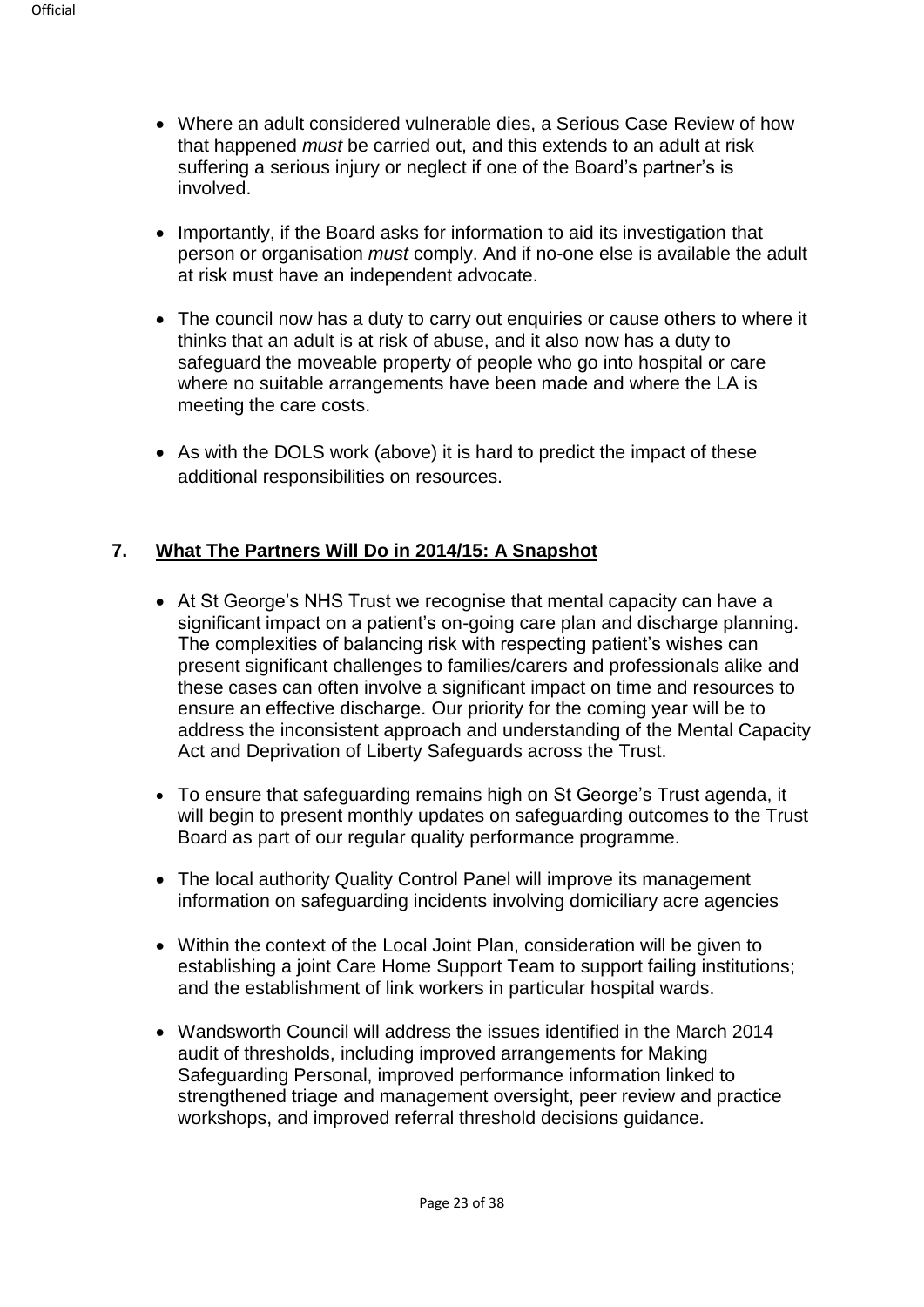• The main priority for the Police is to continue to raise awareness regarding safeguarding adults at risk which is to include 'disability hate crime' and for adults at risk to be incorporated into the whole MASH process.

#### **8. What the Board Will Do in 2014/15: A Snapshot**

The Board's strategic priorities are based on the principles outlined earlier in this report:

- Agreeing what information the Board needs so that it can better ensure the effectiveness of what each of its members does (See strategic improvement plan: sections 1 and 4).
- Continuing to develop the personalisation of safeguarding and promoting independent living through improving preventative services (See strategic improvement plan: section 2).
- Improving service quality in residential and other supported living schemes (See strategic improvement plan: section 3).
- Regular agency audits developing a strategic view of where risks are and a structured view of how to respond to them (See strategic improvement plan: section 4).
- Providing staff across all agencies with updated training to ensure sufficient knowledge and skills to effectively safeguard adults from abuse, and ensuring service users are aware of good quality care and how to report abuse (See strategic improvement plan: section 5).
- Providing updated information to the public on awareness and reporting of suspected abuse (See strategic improvement plan: section 5).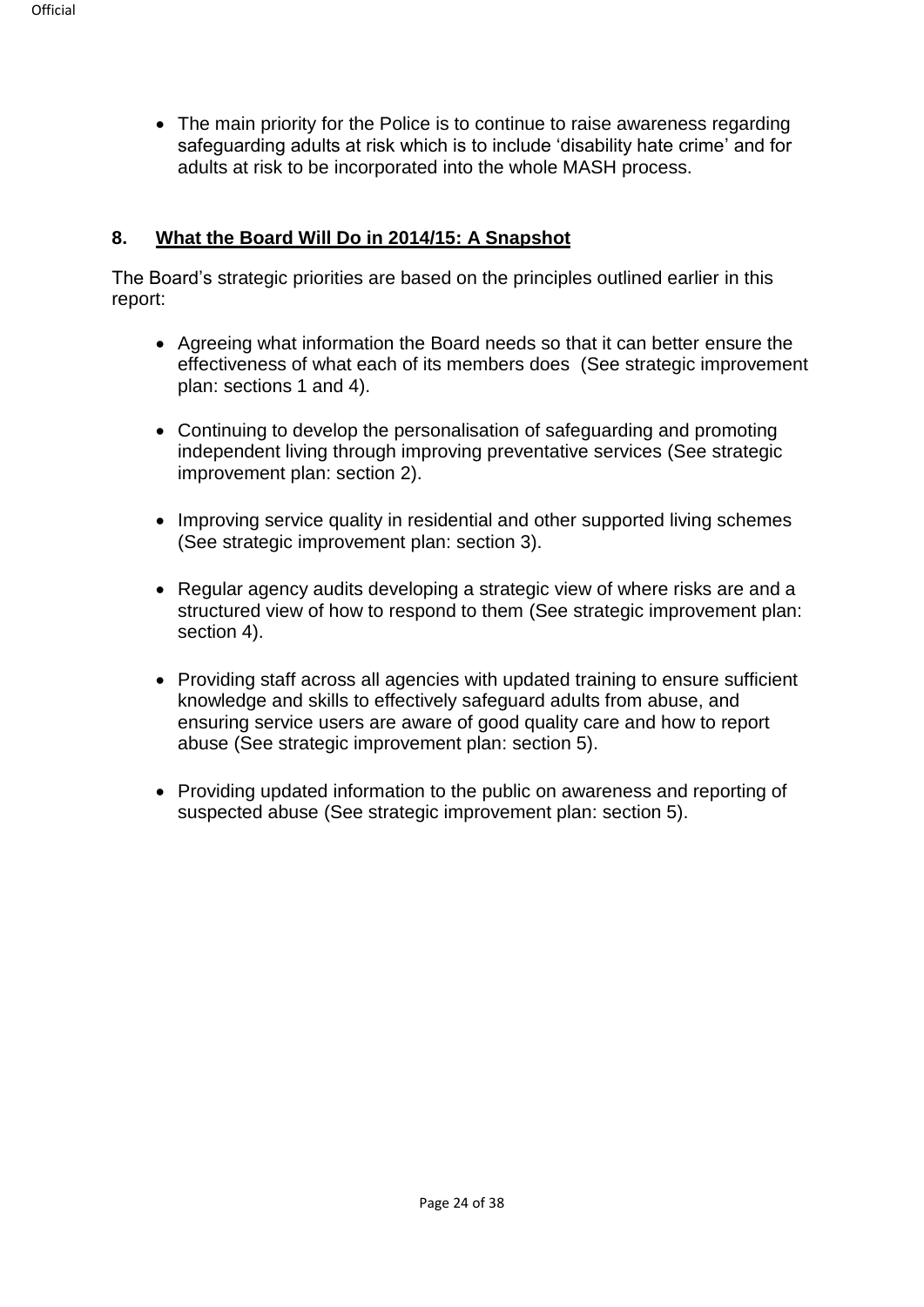# **9. DRAFT SAPB STRATEGIC IMPROVEMENT PLAN 2014-17**

**Aim: The SAPB is committed to safeguarding vulnerable adults at risk of or suffering abuse, and enabling retention of independence, well-being, dignity and choice.** 

| No.            | <b>Objectives</b>         | <b>Work Stream</b>                   | <b>Evidence</b>      | <b>Responsible Group</b> | <b>Timeframe</b> | <b>Progress</b>               |
|----------------|---------------------------|--------------------------------------|----------------------|--------------------------|------------------|-------------------------------|
| $\mathbf{1}$ . | The Safeguarding Adults   | <b>Review SAPB</b>                   | Approval and         | Nicky Pace, SAPB         | April 2015       | Joint Governance Partnership  |
|                | Partnership Board         | information sharing                  | monitoring by        | Chair                    |                  | Protocol presented to SAPB on |
|                | (SAPB) will ensure        | protocol                             | <b>SAPB</b>          |                          |                  | 29/07/14                      |
|                | effective safeguarding    | <b>Review SAPB</b>                   | <b>SAPB</b> decision | Nicky Pace, SAPB         | April 2015       |                               |
|                | arrangements are in       | membership                           |                      | Chair                    |                  |                               |
|                | place to safeguard        |                                      |                      |                          |                  |                               |
|                | adults at risk from       | <b>WSAPB should</b>                  |                      |                          |                  |                               |
|                | abuse, and to promote     | develop a Strategic                  |                      |                          |                  |                               |
|                | personalisation and       | <b>Multi-Agency</b>                  |                      |                          |                  |                               |
|                | well-being, in            | Framework, with                      |                      |                          |                  |                               |
|                | accordance with the       | senior management                    |                      |                          |                  |                               |
|                | Care Act 2014; will share | commitment to<br>facilitating multi- |                      |                          |                  |                               |
|                | relevant information;     | agency collaboration,                |                      |                          |                  |                               |
|                | and will hold members     | (pooled?) resources                  |                      |                          |                  |                               |
|                | to account                | and structure for                    |                      |                          |                  |                               |
|                |                           | managing Adult at                    |                      |                          |                  |                               |
|                |                           | Risk cases that don't                |                      |                          |                  |                               |
|                |                           | fit                                  |                      |                          |                  |                               |
|                |                           | mainstream service                   |                      |                          |                  |                               |
|                |                           | provision, and                       |                      |                          |                  |                               |
|                |                           | strategies for service               |                      |                          |                  |                               |
|                |                           | withdrawal. For                      |                      |                          |                  |                               |
|                |                           | example: Adopt a                     |                      |                          |                  |                               |
|                |                           | <b>Community MARAC</b>               |                      |                          |                  |                               |
|                |                           | model to develop                     |                      |                          |                  |                               |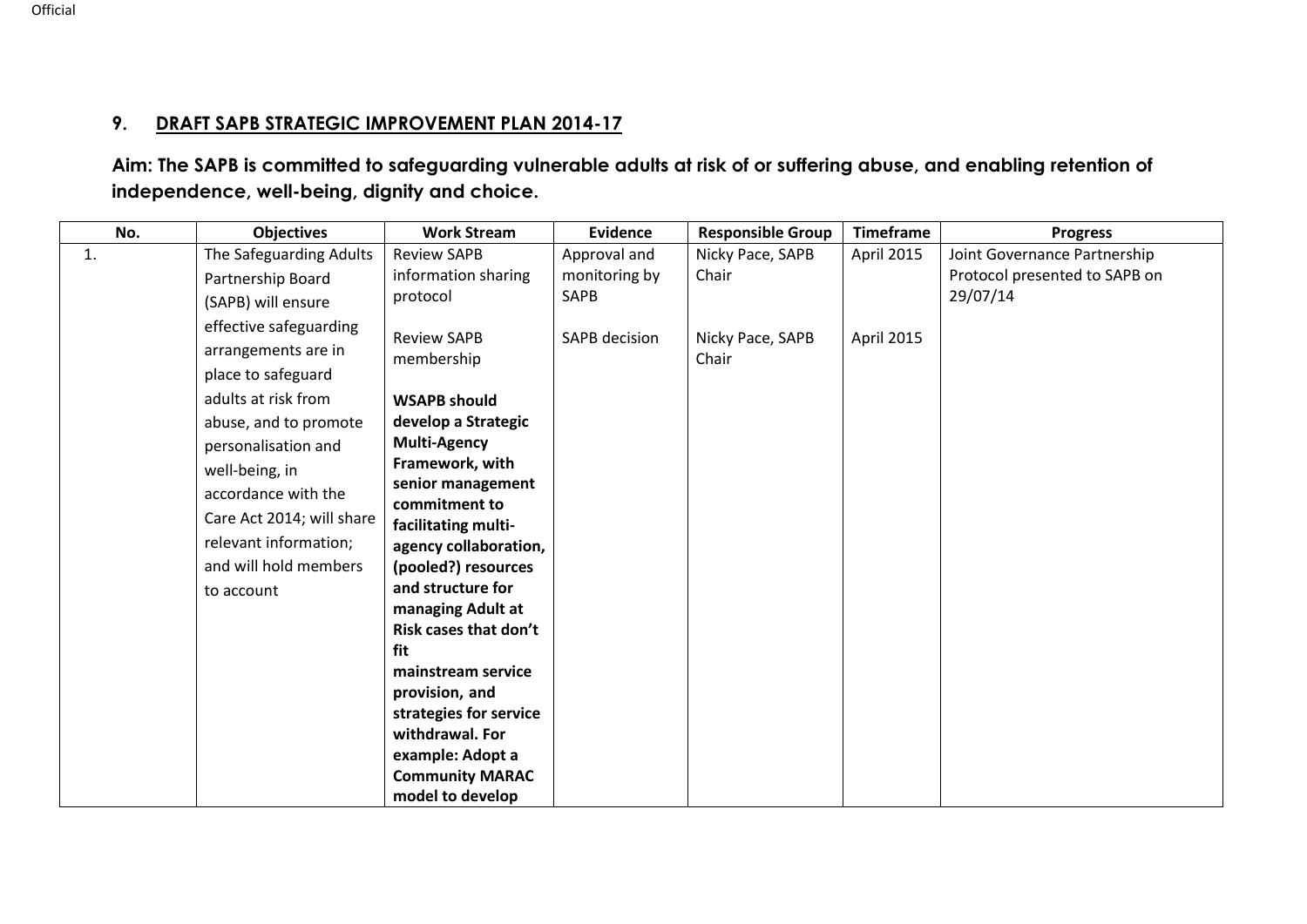| No. | <b>Objectives</b>                                                                                                                                                                                                                                                         | <b>Work Stream</b>                                                                                                                                                                                                                                  | <b>Evidence</b>                      | <b>Responsible Group</b>                                                   | Timeframe                             | <b>Progress</b>                                                                                                                                                               |
|-----|---------------------------------------------------------------------------------------------------------------------------------------------------------------------------------------------------------------------------------------------------------------------------|-----------------------------------------------------------------------------------------------------------------------------------------------------------------------------------------------------------------------------------------------------|--------------------------------------|----------------------------------------------------------------------------|---------------------------------------|-------------------------------------------------------------------------------------------------------------------------------------------------------------------------------|
|     |                                                                                                                                                                                                                                                                           | new pathways<br>and/or commission<br>specialist services to<br>prevent or mitigate<br>personal risk.                                                                                                                                                |                                      |                                                                            |                                       |                                                                                                                                                                               |
| 2.  | The SAPB will ensure<br>that good practice and<br>compliance are<br>embedded in<br>safeguarding enquiries,<br>in accordance with the 6<br>Care Act 2014 principles<br>of empowerment,<br>prevention,<br>proportionality,<br>protection, partnership<br>and accountability | Review pan-London<br>and Wandsworth<br>safeguarding adults<br>policy and<br>procedures to meet<br>the requirements of<br>the Care Act 2014,<br>including threshold<br>decisions and range<br>of responses -<br>participation in DoH<br>consultation | Presentation<br>and report to<br>SAB | Clive Simmons;<br>reporting to Policy<br>and Procedures<br>Sub-Group/SAPB  | <b>July 2014</b><br>and April<br>2015 | Presentation to SAPB and workshop<br>on 29/07/14;Safeguarding Adults<br>Policy and Development Manager<br>contributing to London Safeguarding<br>Adults Network working group |
|     |                                                                                                                                                                                                                                                                           | Review approach to<br><b>Making Safeguarding</b><br>Personal to ensure<br>that personalised<br>decision making is<br>core multi-agency<br>practice                                                                                                  | Half yearly<br>report to SAPB        | Kerry Stevens, Clive<br>Simmons; reporting<br>to SAPB                      | April 2015                            | ESSD review on 28 July 2014; to<br>discuss implications on partner<br>agencies                                                                                                |
|     |                                                                                                                                                                                                                                                                           | Review approach to<br>carers involvement<br>in safeguarding<br>enquiries and                                                                                                                                                                        | Report to SAPB                       | Kerry Stevens,<br>Eglionna Treanor,<br>Clive Simmons;<br>reporting to SAPB | April 2015                            | Carers workshop completed; further<br>to be arranged                                                                                                                          |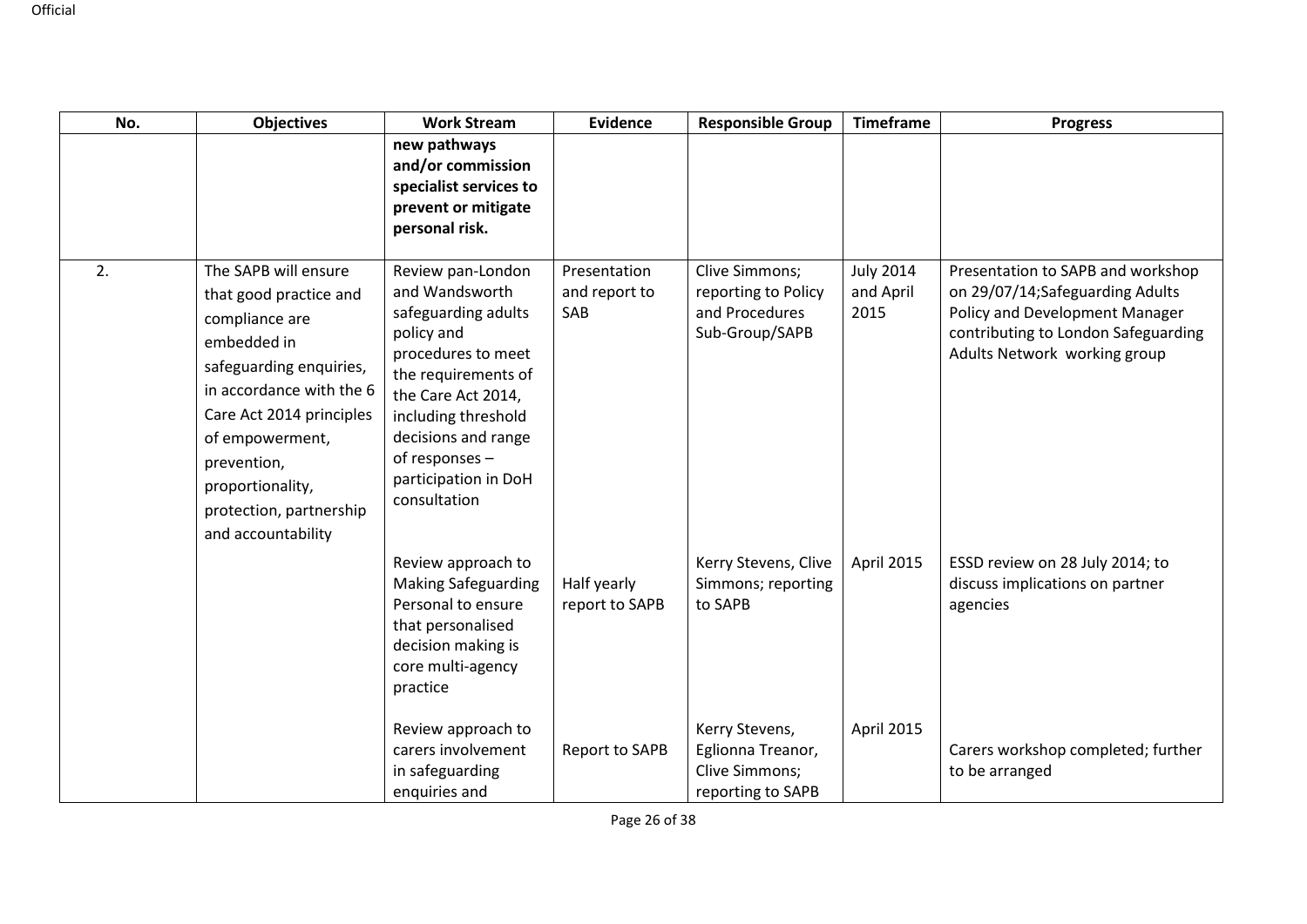| No. | <b>Objectives</b> | <b>Work Stream</b>                                                                                          | <b>Evidence</b>                  | <b>Responsible Group</b>                                               | <b>Timeframe</b> | <b>Progress</b>                                                                                                          |
|-----|-------------------|-------------------------------------------------------------------------------------------------------------|----------------------------------|------------------------------------------------------------------------|------------------|--------------------------------------------------------------------------------------------------------------------------|
|     |                   | consultation                                                                                                |                                  |                                                                        |                  |                                                                                                                          |
|     |                   | Implementation of<br><b>DESS Thresholds</b><br><b>Audit Action Plan</b>                                     | Half-yearly<br>report to SAPB    | Kerry Stevens, Clive<br>Simmons; reporting<br>to SAPB                  | April 2015       | Action plan drawn up and<br>implementation underway                                                                      |
|     |                   | Consider<br>development of an<br>integrated or adults<br>Multi Agency<br>Safeguarding Hub<br>(MASH)         | Report on<br>proposal to<br>SAPB | Kerry Stevens, Clive<br>Simmons; reporting<br>to SAPB                  | April 2015       | SA Policy and Development Manager<br>participation in London Safeguarding<br>Adults Network (LSAN) MASH working<br>group |
|     |                   | Development of<br><b>Think Family</b><br>approach with<br>introduction and<br>monitoring of joint           | Half-yearly<br>report to SAPB    | Kerry Stevens,<br>Linde Webber,<br>Clive Simmons;<br>reporting to SAPB | April 2015       | See the Adult, See the Child joint<br>protocol in place; developing<br>performance information and training              |
|     |                   | assessments                                                                                                 |                                  | Kerry Stevens, Clive<br>Simmons; reporting                             | April 2015       |                                                                                                                          |
|     |                   | Review and monitor<br>application of Mental<br>Capacity Act, and<br>involvement of<br>advocacy, in          | Report to SAPB                   | to SAPB                                                                |                  |                                                                                                                          |
|     |                   | safeguarding                                                                                                |                                  | Kerry Stevens, Clive<br>Simmons; reporting                             | April 2015       | Increased referrals managed to date                                                                                      |
|     |                   | Meet increased<br>Deprivation of Liberty<br>Safeguards (DoLS)<br>workload arising from<br>the Cheshire West | Half-yearly<br>report to SAPB    | to SAPB                                                                |                  |                                                                                                                          |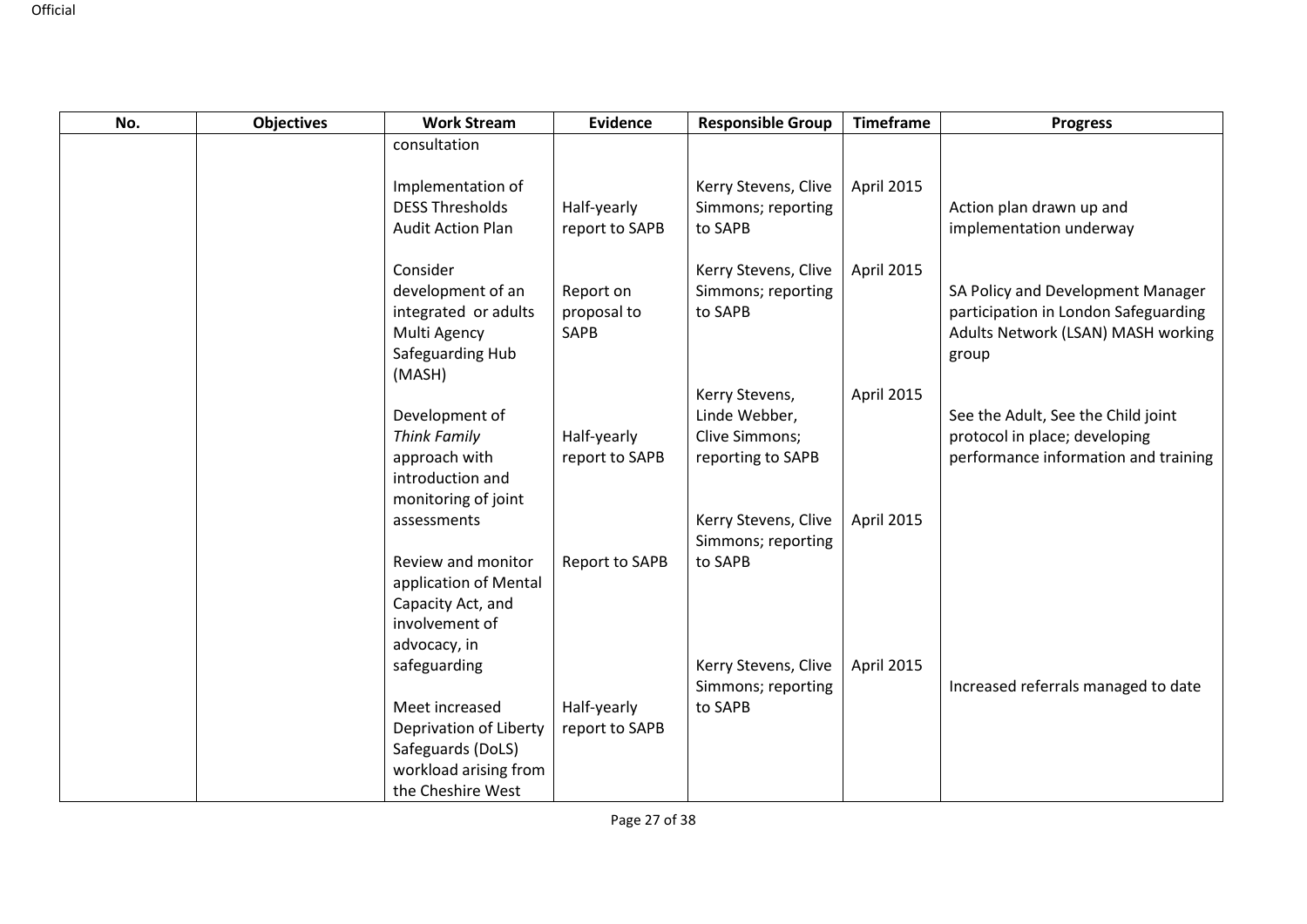| No. | <b>Objectives</b> | <b>Work Stream</b>                 | <b>Evidence</b> | <b>Responsible Group</b> | <b>Timeframe</b> | <b>Progress</b> |
|-----|-------------------|------------------------------------|-----------------|--------------------------|------------------|-----------------|
|     |                   | supreme court ruling               |                 | Jim Foley, Clive         | October          |                 |
|     |                   |                                    |                 | Simmons; reporting       | 2014             |                 |
|     |                   | <b>Review Police</b>               | Updated         | to Policy and            |                  |                 |
|     |                   | <b>Investigation Protocol</b>      | protocol        | Procedures Sub-          |                  |                 |
|     |                   | to ensure robust and<br>consistent | <b>To SAPB</b>  | Group/SAPB               |                  |                 |
|     |                   |                                    |                 | David Parry, Clive       | October          |                 |
|     |                   |                                    |                 | Simmons; reporting       | 2014             | Draft completed |
|     |                   | Implementation of                  |                 | to Policy and            |                  |                 |
|     |                   | Clinical                           | Procedure to    | Procedures Sub-          |                  |                 |
|     |                   | Commissioning                      | <b>SAPB</b>     | Group/SAPB               |                  |                 |
|     |                   | Group (CCG)                        |                 |                          |                  |                 |
|     |                   | safeguarding adults                |                 |                          |                  |                 |
|     |                   | procedure to ensure                |                 |                          |                  |                 |
|     |                   | consistent approach                |                 |                          |                  |                 |
|     |                   | to screening and                   |                 | Clive Simmons;           | April 2015       |                 |
|     |                   | investigations                     |                 | reporting to Policy      |                  |                 |
|     |                   |                                    |                 | and Procedures           |                  |                 |
|     |                   | Review and update                  | Report to SAPB  | Sub-Group/SAPB           |                  |                 |
|     |                   | Safeguarding Adults                |                 |                          |                  |                 |
|     |                   | (formerly Serious                  |                 |                          |                  |                 |
|     |                   | Case) Reviews                      |                 |                          |                  |                 |
|     |                   | procedure in line                  |                 |                          |                  |                 |
|     |                   | with Care act 2014                 |                 |                          |                  |                 |
|     |                   | Develop inter-agency               |                 |                          |                  |                 |
|     |                   | <b>Protocols to support</b>        |                 |                          |                  |                 |
|     |                   | <b>Community MARAC</b>             |                 |                          |                  |                 |
|     |                   | recommendation.                    |                 |                          |                  |                 |
|     |                   | These should include               |                 |                          |                  |                 |
|     |                   | agency                             |                 |                          |                  |                 |
|     |                   | escalation/non-                    |                 |                          |                  |                 |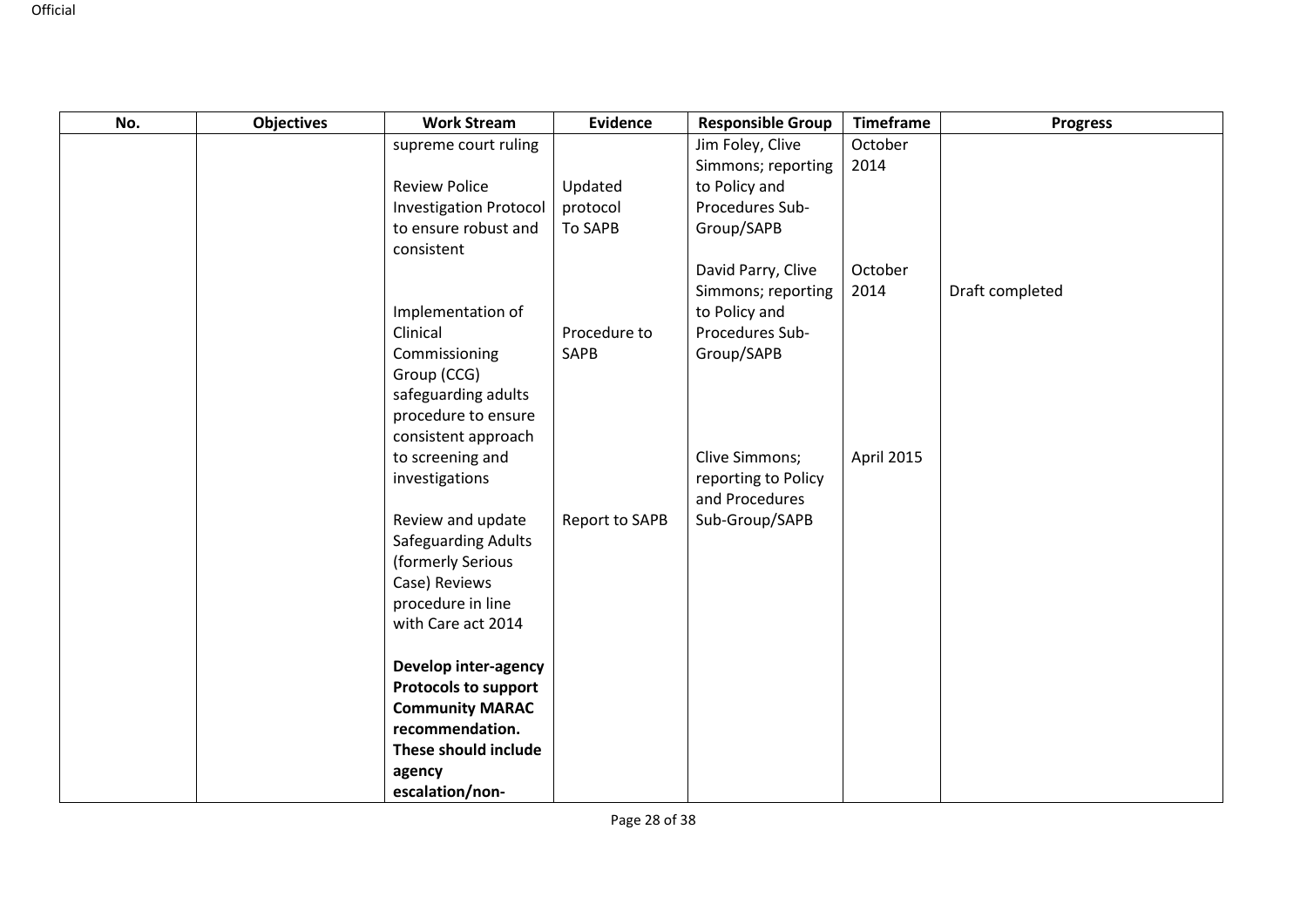| No. | <b>Objectives</b> | <b>Work Stream</b>              | <b>Evidence</b> | <b>Responsible Group</b> | <b>Timeframe</b> | <b>Progress</b> |
|-----|-------------------|---------------------------------|-----------------|--------------------------|------------------|-----------------|
|     |                   | compliance                      |                 |                          |                  |                 |
|     |                   | channels (e.g.                  |                 |                          |                  |                 |
|     |                   | unilateral                      |                 |                          |                  |                 |
|     |                   | withdrawal of                   |                 |                          |                  |                 |
|     |                   | service).                       |                 |                          |                  |                 |
|     |                   | b) Develop policy               |                 |                          |                  |                 |
|     |                   | and procedures to               |                 |                          |                  |                 |
|     |                   | enable                          |                 |                          |                  |                 |
|     |                   | implementation of               |                 |                          |                  |                 |
|     |                   | (a). For example:               |                 |                          |                  |                 |
|     |                   | development of the              |                 |                          |                  |                 |
|     |                   | <b>VARMM</b> with specific      |                 |                          |                  |                 |
|     |                   | underpinning                    |                 |                          |                  |                 |
|     |                   | structure, standards,           |                 |                          |                  |                 |
|     |                   | roles and                       |                 |                          |                  |                 |
|     |                   | responsibilities,               |                 |                          |                  |                 |
|     |                   | similar to the                  |                 |                          |                  |                 |
|     |                   | <b>Safeguarding Adults</b>      |                 |                          |                  |                 |
|     |                   | process and                     |                 |                          |                  |                 |
|     |                   | prioritisation                  |                 |                          |                  |                 |
|     |                   | expectations.                   |                 |                          |                  |                 |
|     |                   | c) Undertake an                 |                 |                          |                  |                 |
|     |                   | objective review of             |                 |                          |                  |                 |
|     |                   | all WSAPB partner               |                 |                          |                  |                 |
|     |                   | <b>Safeguarding Policy</b>      |                 |                          |                  |                 |
|     |                   | and Procedures to               |                 |                          |                  |                 |
|     |                   | ensure they are fit             |                 |                          |                  |                 |
|     |                   | for purpose i.e.                |                 |                          |                  |                 |
|     |                   | complement and                  |                 |                          |                  |                 |
|     |                   | explain how the<br><b>WSAPB</b> |                 |                          |                  |                 |
|     |                   |                                 |                 |                          |                  |                 |
|     |                   | <b>Policy &amp; Procedures</b>  |                 |                          |                  |                 |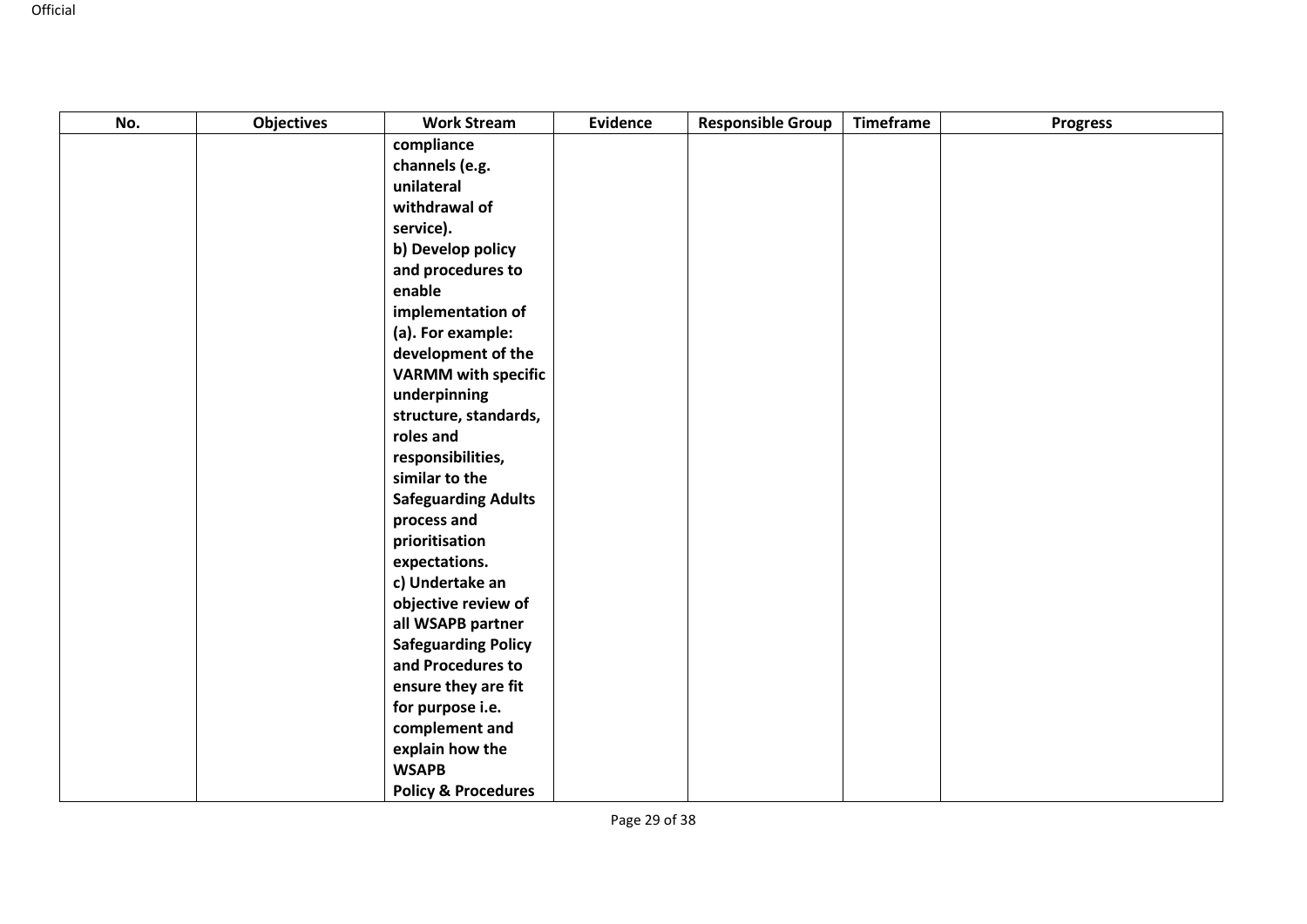| No. | <b>Objectives</b>                                                                                                                                                                                            | <b>Work Stream</b>                                                                                                                                                                            | <b>Evidence</b>                       | <b>Responsible Group</b>                                                              | <b>Timeframe</b> | <b>Progress</b>                                                                                                                                                         |
|-----|--------------------------------------------------------------------------------------------------------------------------------------------------------------------------------------------------------------|-----------------------------------------------------------------------------------------------------------------------------------------------------------------------------------------------|---------------------------------------|---------------------------------------------------------------------------------------|------------------|-------------------------------------------------------------------------------------------------------------------------------------------------------------------------|
|     |                                                                                                                                                                                                              | (including VARMM)<br>are applied within                                                                                                                                                       |                                       |                                                                                       |                  |                                                                                                                                                                         |
| 3.  | The SAPB will ensure<br>that service users with<br>learning disabilities in<br>long-stay hospitals are<br>able to move to more<br>independent community<br>settings, wherever<br>possible; the<br>continuous | Monitoring of<br>Beyond<br>Winterbourne View<br>action plan<br>concerning transfer<br>of service users with<br>learning disabilities<br>from registered<br>hospitals to<br>community settings | Half-yearly<br>report to SAPB         | Mike Abel;<br>reporting to SAPB                                                       | April 2015       | Register of service users completed<br>and number of residents in registered<br>hospitals reduced to 7, with further<br>progress to 4 people planned by<br>October 2014 |
|     | improvement of service<br>provider quality<br>standards across service<br>user groups and settings<br>to prevent abuse; and a<br>robust and                                                                  | Further development<br>of multi-agency<br><b>Quality Control Panel</b><br>to monitor and<br>address service<br>provider quality<br>standards                                                  | Half-yearly<br>report to SAPB         | LA, CCG and Mental<br>Health<br>Commissioning;<br>reporting to SAPB                   | April 2015       | Quality Control Panel meets monthly                                                                                                                                     |
|     | proportionate response<br>to service level concerns<br>(concerns about quality<br>standards in care<br>provision)                                                                                            | <b>Review Service Level</b><br>Concerns and<br>embargo protocols to<br>ensure robust and<br>consistent approach                                                                               | Updated<br>protocol to<br><b>SAPB</b> | Clive Simmons, LA,<br>CCG and Mental<br>Health<br>Commissioning;<br>reporting to SAPB | April 2015       | Multi-agency protocol in place                                                                                                                                          |
|     |                                                                                                                                                                                                              | Review contractual<br>requirements of<br>service providers in<br>relation to quality                                                                                                          | Feedback to<br>SAPB                   | LA, CCG and Mental<br>Health<br>Commissioning;<br>reporting to SAPB                   | April 2015       |                                                                                                                                                                         |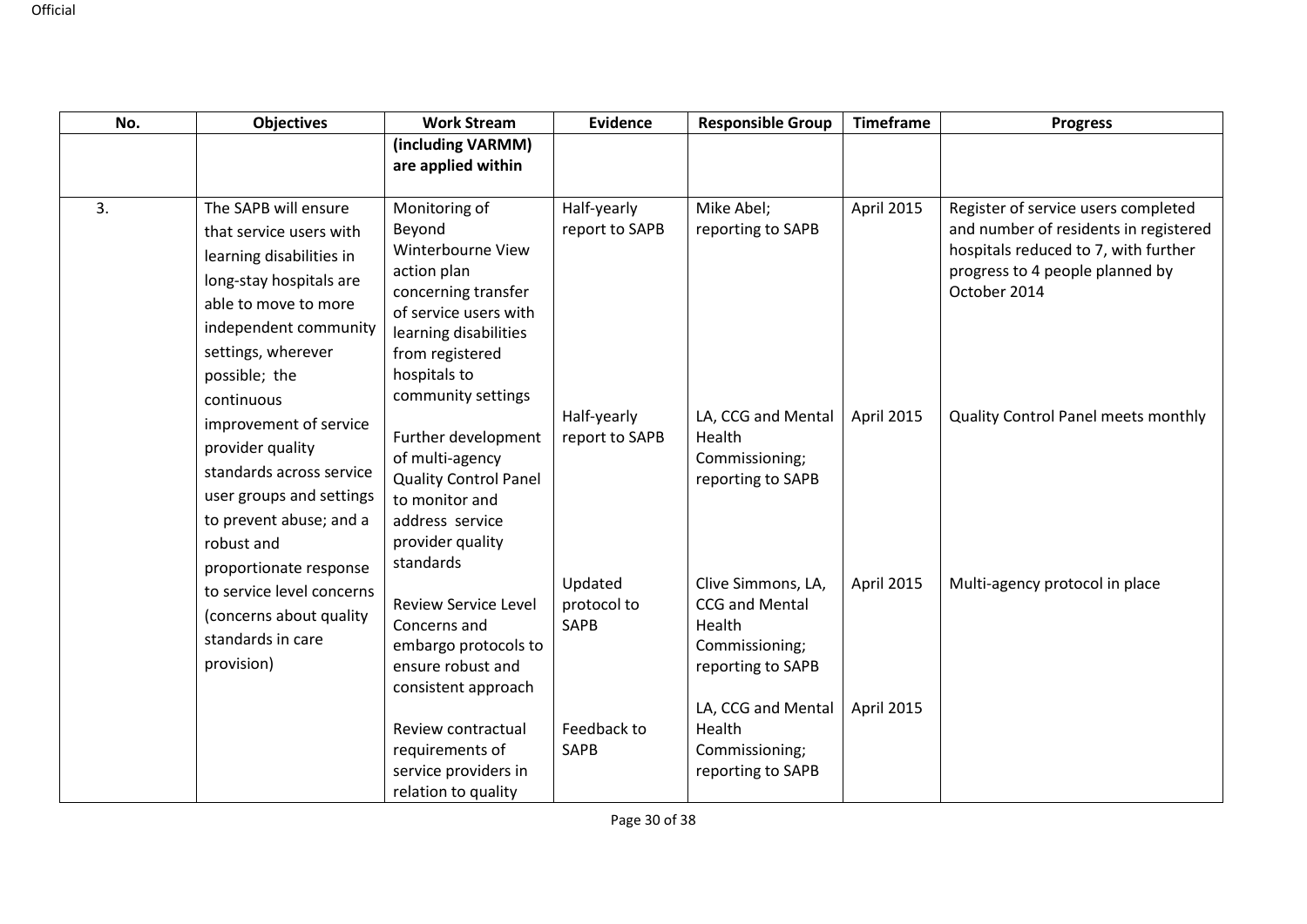| No. | <b>Objectives</b>                                                                                                                        | <b>Work Stream</b>                                                                                                                                                                                                                                     | <b>Evidence</b>                                                                                | <b>Responsible Group</b>                                                                                         | <b>Timeframe</b> | <b>Progress</b>                                                             |
|-----|------------------------------------------------------------------------------------------------------------------------------------------|--------------------------------------------------------------------------------------------------------------------------------------------------------------------------------------------------------------------------------------------------------|------------------------------------------------------------------------------------------------|------------------------------------------------------------------------------------------------------------------|------------------|-----------------------------------------------------------------------------|
|     |                                                                                                                                          | standards and<br>safeguarding,<br>including whistle<br>blowing<br>Consideration of<br>feasibility of<br>developing a Care<br>Home Support Team,<br>involving health and<br>some social care, to<br>prevent and respond<br>to service level<br>concerns | Feedback to<br>SAPB                                                                            | Clive Simmons, LA<br>and CCG<br>Commissioning;<br>reporting to SAPB                                              | April 2015       |                                                                             |
| 4.  | The SAPB will receive<br>evidence and assurance<br>from members that<br>borough residents are<br>safeguarded from<br>abuse; that regular | Development of<br>multi-agency<br>information<br>dashboard with<br>agreed relevant<br>information                                                                                                                                                      | Report to SAB<br>on proposal,<br>following SAB<br>discussion; half-<br>yearly report to<br>SAB | David Flood, Clive<br>Simmons; reporting<br>to Performance and<br>Monitoring Sub-<br>Group/SAPB                  | April 2015       | Workshop at SAPB to be held in<br>October 2014                              |
|     | auditing, and learning<br>from audits about<br>trends and risks, is<br>completed within<br>member agencies                               | Development of<br>multi-agency audit<br>along lines of<br>safeguarding children<br>section 11 audit                                                                                                                                                    | Report to SAPB                                                                                 | David Flood, Clive<br>Simmons, Linde<br>Webber; reporting<br>to Performance and<br>Monitoring Sub-<br>Group/SAPB | April 2015       |                                                                             |
|     |                                                                                                                                          | Further develop and<br>align individual<br>agencies audit                                                                                                                                                                                              | Half-yearly<br>report to SAPB                                                                  | David Flood, Clive<br>Simmons; reporting<br>to Performance and<br>Monitoring Sub-                                | April 2015       | ESSD audit programme in place -<br>operational and commissioned<br>external |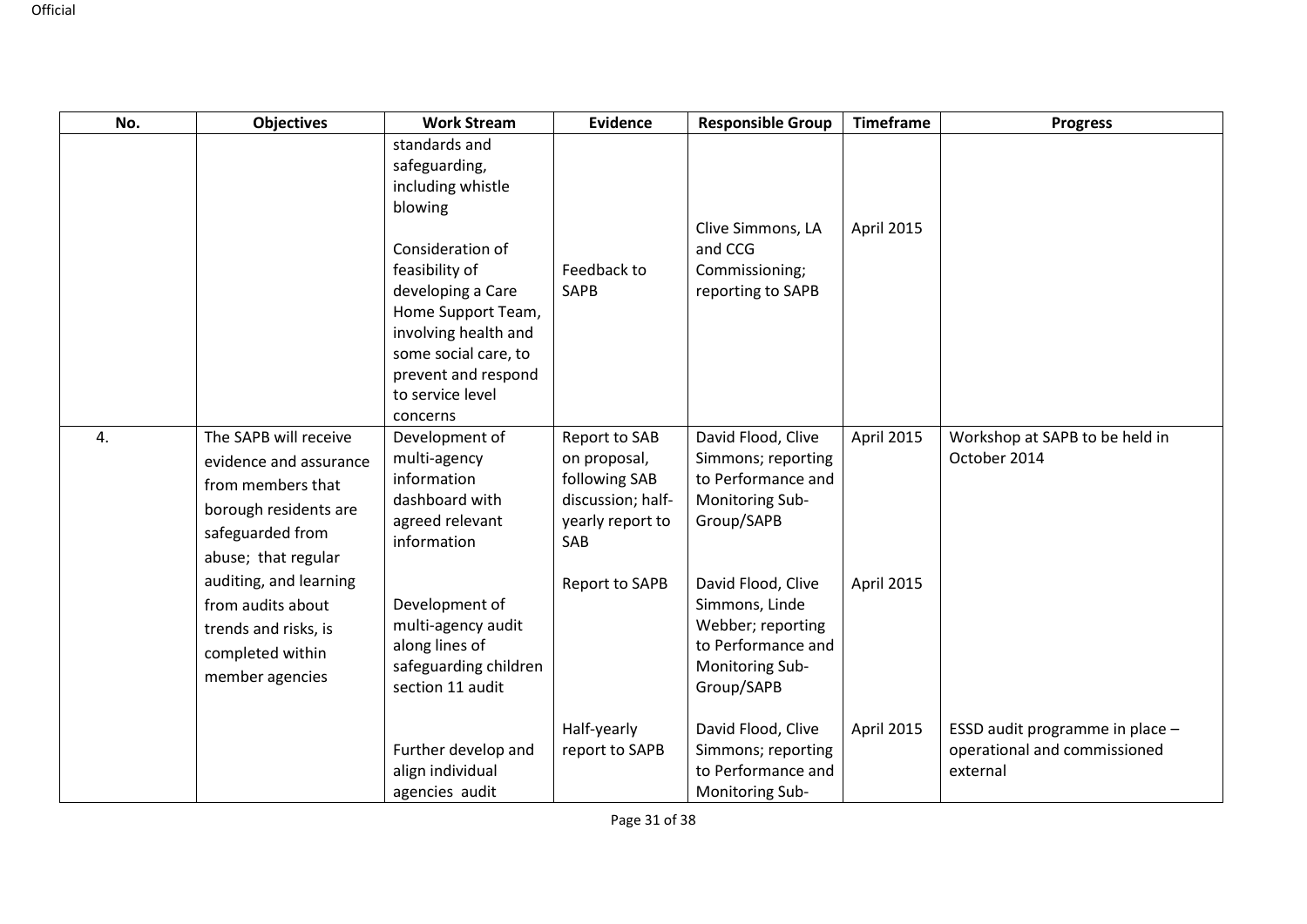| No. | <b>Objectives</b> | <b>Work Stream</b>                        | Evidence | <b>Responsible Group</b> | Timeframe | <b>Progress</b> |
|-----|-------------------|-------------------------------------------|----------|--------------------------|-----------|-----------------|
|     |                   | programme                                 |          | Group/SAPB               |           |                 |
|     |                   |                                           |          |                          |           |                 |
|     |                   | Develop a Quality                         |          |                          |           |                 |
|     |                   | <b>Assurance</b>                          |          |                          |           |                 |
|     |                   | <b>Framework to</b>                       |          |                          |           |                 |
|     |                   | monitor                                   |          |                          |           |                 |
|     |                   | effectiveness of risk                     |          |                          |           |                 |
|     |                   | management and                            |          |                          |           |                 |
|     |                   | outcomes at case,                         |          |                          |           |                 |
|     |                   | service and agency<br>level for all VARMM |          |                          |           |                 |
|     |                   | cases, including                          |          |                          |           |                 |
|     |                   | case file audits, and                     |          |                          |           |                 |
|     |                   | reporting to WSAPB.                       |          |                          |           |                 |
|     |                   |                                           |          |                          |           |                 |
|     |                   | <b>Ensure robust agency</b>               |          |                          |           |                 |
|     |                   | risk management                           |          |                          |           |                 |
|     |                   | systems feed into                         |          |                          |           |                 |
|     |                   |                                           |          |                          |           |                 |
|     |                   | Develop a WSAPB                           |          |                          |           |                 |
|     |                   | <b>Serious Case Review</b>                |          |                          |           |                 |
|     |                   | <b>Action Plan to</b>                     |          |                          |           |                 |
|     |                   | implement the                             |          |                          |           |                 |
|     |                   | recommendations,                          |          |                          |           |                 |
|     |                   | with regular                              |          |                          |           |                 |
|     |                   | monitoring<br>(multi-agency and           |          |                          |           |                 |
|     |                   | individual agency).                       |          |                          |           |                 |
|     |                   |                                           |          |                          |           |                 |
|     |                   | <b>Evaluate outcomes</b>                  |          |                          |           |                 |
|     |                   | to determine: If                          |          |                          |           |                 |
|     |                   | someone with                              |          |                          |           |                 |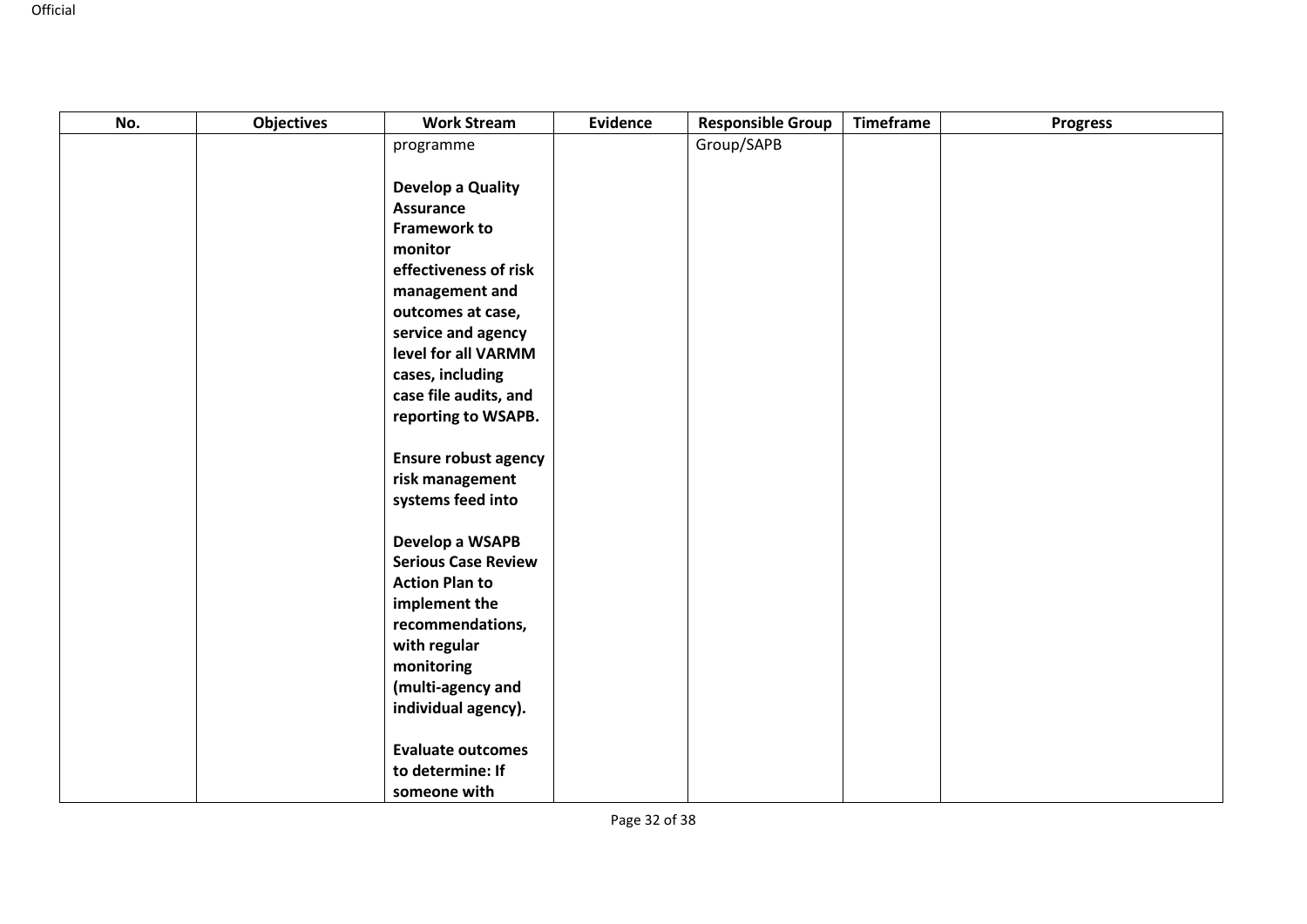| No. | <b>Objectives</b>                                                                                                                               | <b>Work Stream</b>                                                                                                                  | <b>Evidence</b>                                                | <b>Responsible Group</b>                                                                                       | <b>Timeframe</b>        | <b>Progress</b>                                                   |
|-----|-------------------------------------------------------------------------------------------------------------------------------------------------|-------------------------------------------------------------------------------------------------------------------------------------|----------------------------------------------------------------|----------------------------------------------------------------------------------------------------------------|-------------------------|-------------------------------------------------------------------|
|     |                                                                                                                                                 | similar complex<br>needs and<br>challenging<br>behaviours<br>presented, would<br>there be a more<br>positive outcome                |                                                                |                                                                                                                |                         |                                                                   |
| 5.  | The SAPB will ensure a<br>knowledgeable and<br>skilled workforce across<br>agencies in recognising<br>and responding to<br>abuse, and empowered | Further develop and<br>monitor/evaluate<br>multi-agency<br>safeguarding adults<br>training plan,<br>covering staff and<br>residents | Annual training<br>plan endorsed<br>by SAPB                    | Sandra Storey,<br>Mark Barnard, Clive<br>Simmons; reporting<br>to Training and<br>Publicity Sub-<br>Group/SAPB | April 2015              | Training plan in place for 2014-15                                |
|     | service users in enabling<br>improvement of poor<br>standards and tackling<br>abuse; leading to<br>personalised and<br>positive outcomes for    | Monitor attendance<br>at safeguarding<br>adults training to<br>ensure coverage                                                      | Half-yearly<br>report to SAPB                                  | Sandra Storey,<br>Mark Barnard, Clive<br>Simmons; reporting<br>to Training and<br>Publicity Sub-<br>Group/SAPB | April 2015              | Monitoring currently in place by<br>ESSD; developing multi-agency |
|     | service users; that all<br>sectors and sections of<br>the community are<br>informed about what<br>abuse is and how to<br>report it              | Plan further themed<br>bi-annual<br>Wandsworth<br>safeguarding adults<br>conferences                                                | <b>Report to SAPB</b><br>for approval<br><b>Report to SAPB</b> | Clive Simmons,<br>Mark Barnard;<br>reporting to<br>Training and<br>Publicity Sub-<br>Group/SAPB                | June 2015<br>April 2015 |                                                                   |
|     |                                                                                                                                                 | Further improve<br>safeguarding adults<br>website information                                                                       |                                                                | Mark Barnard, Clive<br>Simmons; reporting<br>to Training and                                                   |                         |                                                                   |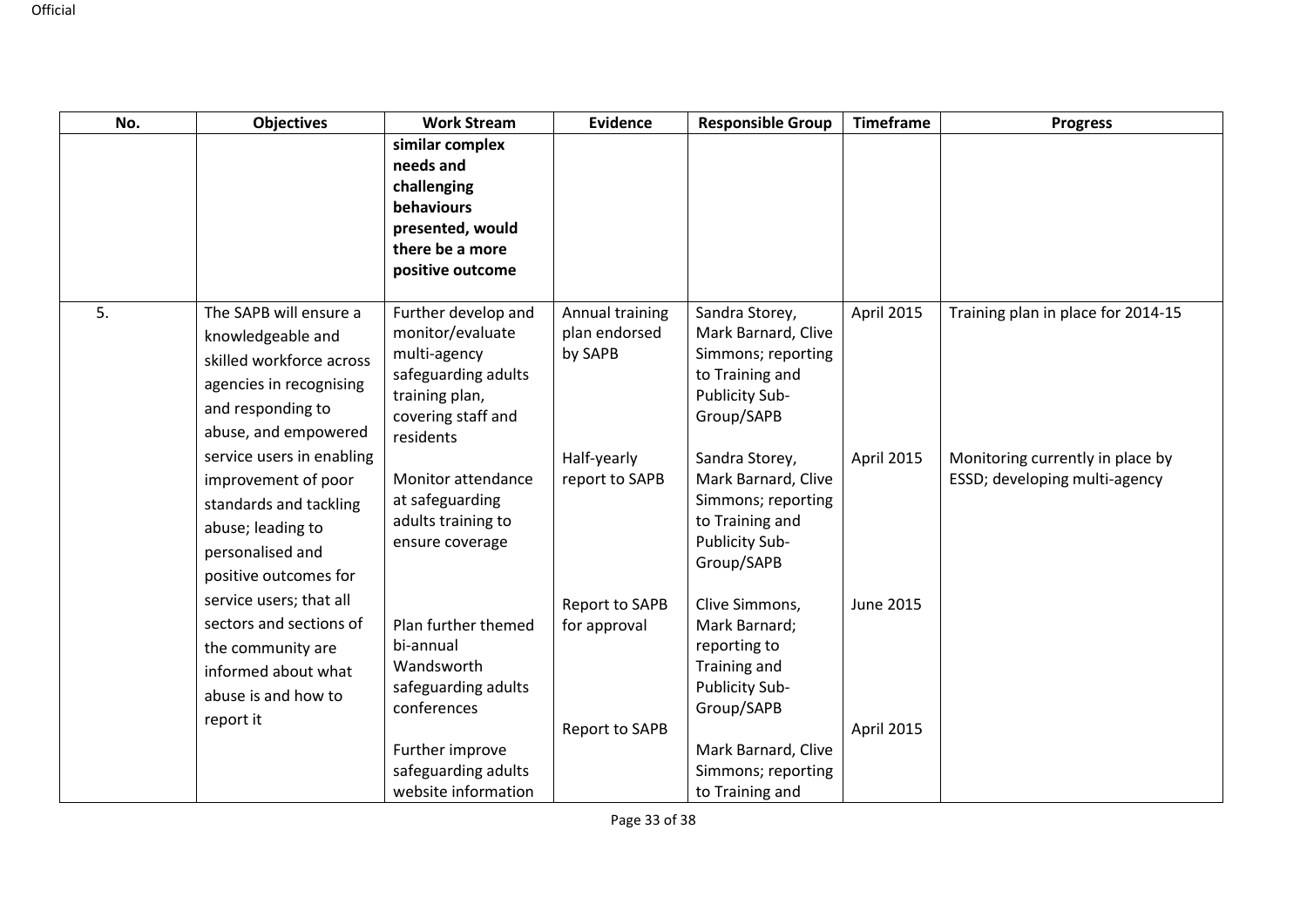| No.                        | <b>Objectives</b>                              | <b>Work Stream</b>                                                                 | <b>Evidence</b>               | <b>Responsible Group</b>                                | <b>Timeframe</b> | <b>Progress</b> |
|----------------------------|------------------------------------------------|------------------------------------------------------------------------------------|-------------------------------|---------------------------------------------------------|------------------|-----------------|
|                            |                                                |                                                                                    |                               | Publicity Sub-<br>Group/SAPB                            |                  |                 |
|                            |                                                | Develop regular                                                                    | Copies of<br>features to SAPB | Mark Barnard, Clive                                     | April 2015       |                 |
|                            |                                                | safeguarding adults<br>features in local<br>newsletter                             |                               | Simmons; reporting<br>to Training and<br>Publicity Sub- |                  |                 |
|                            |                                                | Develop a<br>programme of Multi-<br>agency and                                     |                               | Group/SAPB                                              |                  |                 |
|                            |                                                | individual agency<br>learning events to<br>share the learning<br>from YF's case to |                               |                                                         |                  |                 |
|                            |                                                | mitigate potential<br>risk in similar cases.                                       |                               |                                                         |                  |                 |
|                            |                                                | Develop a<br>programme of<br>training to support                                   |                               |                                                         |                  |                 |
|                            |                                                | acquisition or<br>refreshing of skills to<br>promote best                          |                               |                                                         |                  |                 |
|                            |                                                | practice in managing<br>risk,<br>chaotic and                                       |                               |                                                         |                  |                 |
|                            |                                                | challenging<br>behaviours.                                                         |                               |                                                         |                  |                 |
| 6. Information<br>Sharing, | a) Explore adoption of<br>the Adult MASH model | Undertake a review<br>for development of                                           |                               |                                                         |                  |                 |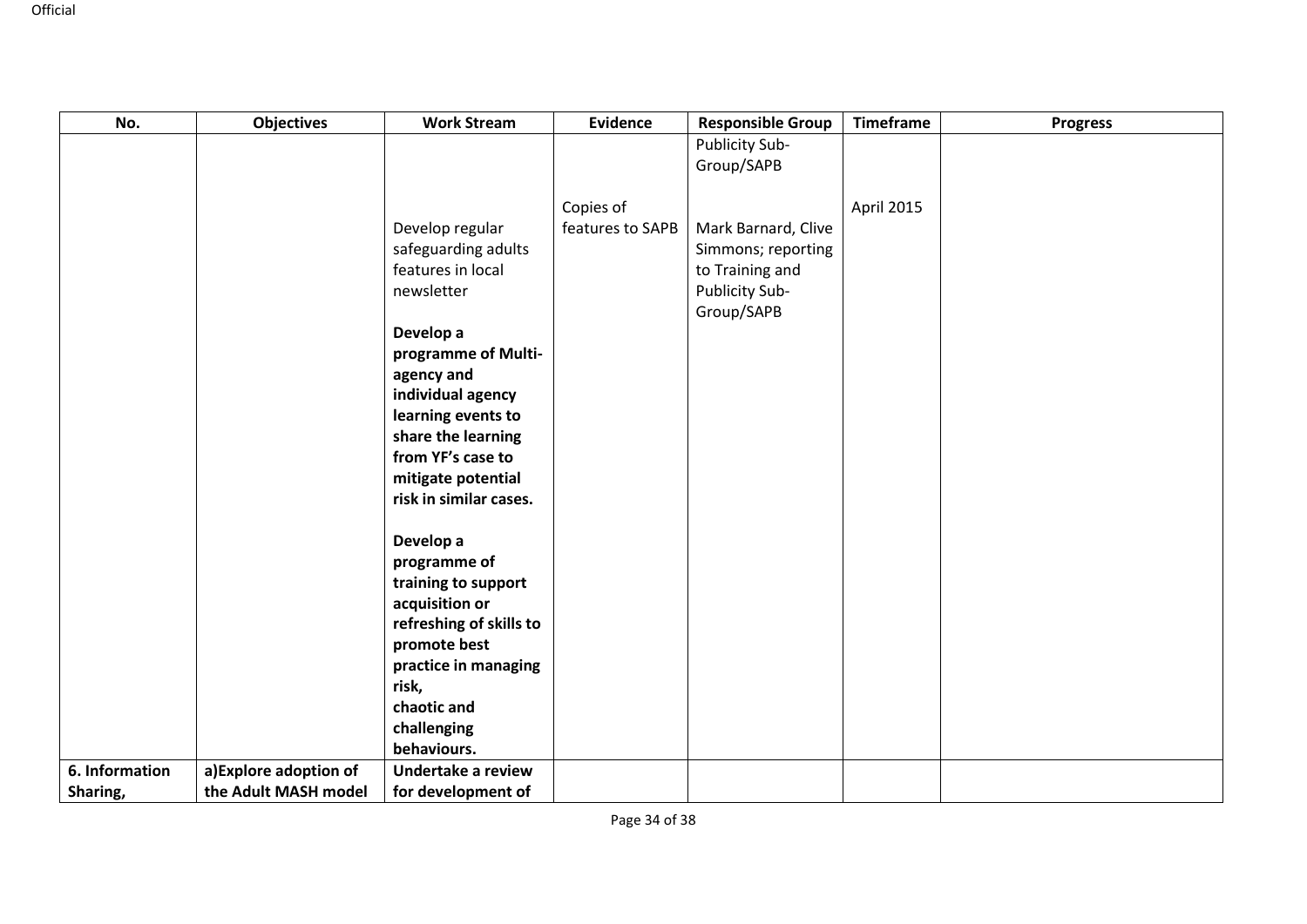| No.                   | <b>Objectives</b>          | <b>Work Stream</b>      | <b>Evidence</b> | <b>Responsible Group</b> | <b>Timeframe</b> | <b>Progress</b> |
|-----------------------|----------------------------|-------------------------|-----------------|--------------------------|------------------|-----------------|
| <b>Communications</b> | in Wandsworth              | appropriate access      |                 |                          |                  |                 |
| & Recording           | to facilitate early        | to electronic           |                 |                          |                  |                 |
|                       | 'intelligence' sharing for | information systems     |                 |                          |                  |                 |
|                       | rapid prevention,          | (e.g. RiO, MPS          |                 |                          |                  |                 |
|                       | safeguarding and           | network, NHS, EMIS)     |                 |                          |                  |                 |
|                       | pathway identification,    | and standards for       |                 |                          |                  |                 |
|                       | including                  | consistency in use      |                 |                          |                  |                 |
|                       | identification of          | (e.g. to support an     |                 |                          |                  |                 |
|                       | patterns of behaviour      | Adult MASH, out of      |                 |                          |                  |                 |
|                       | that may indicate the      | hours workers, GP's),   |                 |                          |                  |                 |
|                       | need for collaborative     | to enable better        |                 |                          |                  |                 |
|                       | multi-agency               | information-sharing     |                 |                          |                  |                 |
|                       | intervention.              | and support the Care    |                 |                          |                  |                 |
|                       |                            | Act                     |                 |                          |                  |                 |
|                       |                            | obligations.            |                 |                          |                  |                 |
|                       |                            |                         |                 |                          |                  |                 |
|                       |                            | Develop clear           |                 |                          |                  |                 |
|                       |                            | standards for           |                 |                          |                  |                 |
|                       |                            | methods of              |                 |                          |                  |                 |
|                       |                            | <b>Communication in</b> |                 |                          |                  |                 |
|                       |                            | Safeguarding and        |                 |                          |                  |                 |
|                       |                            | <b>VARMM cases</b>      |                 |                          |                  |                 |
|                       |                            | ensuring                |                 |                          |                  |                 |
|                       |                            | prioritising of 2-way   |                 |                          |                  |                 |
|                       |                            | contact (direct         |                 |                          |                  |                 |
|                       |                            | person to person        |                 |                          |                  |                 |
|                       |                            | telephone calls and     |                 |                          |                  |                 |
|                       |                            | meetings) time-         |                 |                          |                  |                 |
|                       |                            | standards, with         |                 |                          |                  |                 |
|                       |                            | clarity about role and  |                 |                          |                  |                 |
|                       |                            | responsibilities, and   |                 |                          |                  |                 |
|                       |                            | duty to share           |                 |                          |                  |                 |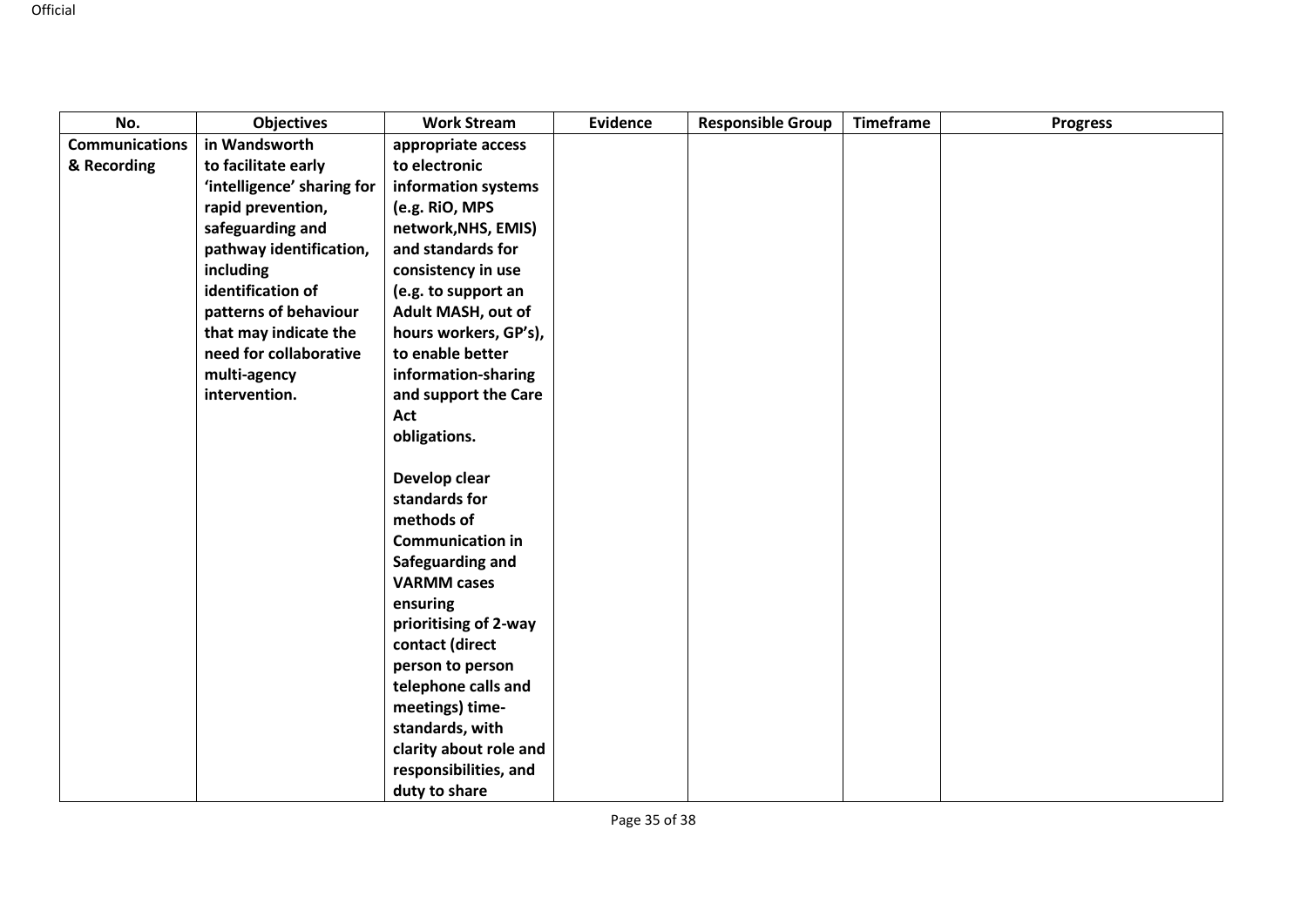| No.         | <b>Objectives</b>       | <b>Work Stream</b>              | <b>Evidence</b> | <b>Responsible Group</b> | <b>Timeframe</b> | <b>Progress</b> |
|-------------|-------------------------|---------------------------------|-----------------|--------------------------|------------------|-----------------|
|             |                         | information,                    |                 |                          |                  |                 |
|             |                         | decisions/case                  |                 |                          |                  |                 |
|             |                         | guidance etc. at the            |                 |                          |                  |                 |
|             |                         | appropriate seniority           |                 |                          |                  |                 |
|             |                         | level.                          |                 |                          |                  |                 |
|             |                         | c) Review and                   |                 |                          |                  |                 |
|             |                         | develop appropriate             |                 |                          |                  |                 |
|             |                         | quality and time                |                 |                          |                  |                 |
|             |                         | standards                       |                 |                          |                  |                 |
|             |                         | for recording                   |                 |                          |                  |                 |
|             |                         | Safeguarding and                |                 |                          |                  |                 |
|             |                         | <b>VARMM</b> cases,             |                 |                          |                  |                 |
|             |                         | including cross                 |                 |                          |                  |                 |
|             |                         | referral of case-               |                 |                          |                  |                 |
|             |                         | notes, minutes of               |                 |                          |                  |                 |
|             |                         | meetings and                    |                 |                          |                  |                 |
|             |                         | assessment                      |                 |                          |                  |                 |
|             |                         | documentation, to<br>ensure can |                 |                          |                  |                 |
|             |                         | effectively respond             |                 |                          |                  |                 |
|             |                         | to risk related                 |                 |                          |                  |                 |
|             |                         | developments such               |                 |                          |                  |                 |
|             |                         | as withdrawal of                |                 |                          |                  |                 |
|             |                         | service.                        |                 |                          |                  |                 |
|             |                         |                                 |                 |                          |                  |                 |
| 7. Practice | <b>Develop practice</b> | This might include              |                 |                          |                  |                 |
|             | guidelines to support   | screening and 'Best             |                 |                          |                  |                 |
|             | multi-agency            | Fit'                            |                 |                          |                  |                 |
|             | person-centred,         | criteria for multi-             |                 |                          |                  |                 |
|             | preventative and        | agency discussion of            |                 |                          |                  |                 |
|             | outcome focussed risk   | long term risk                  |                 |                          |                  |                 |
|             |                         | management                      |                 |                          |                  |                 |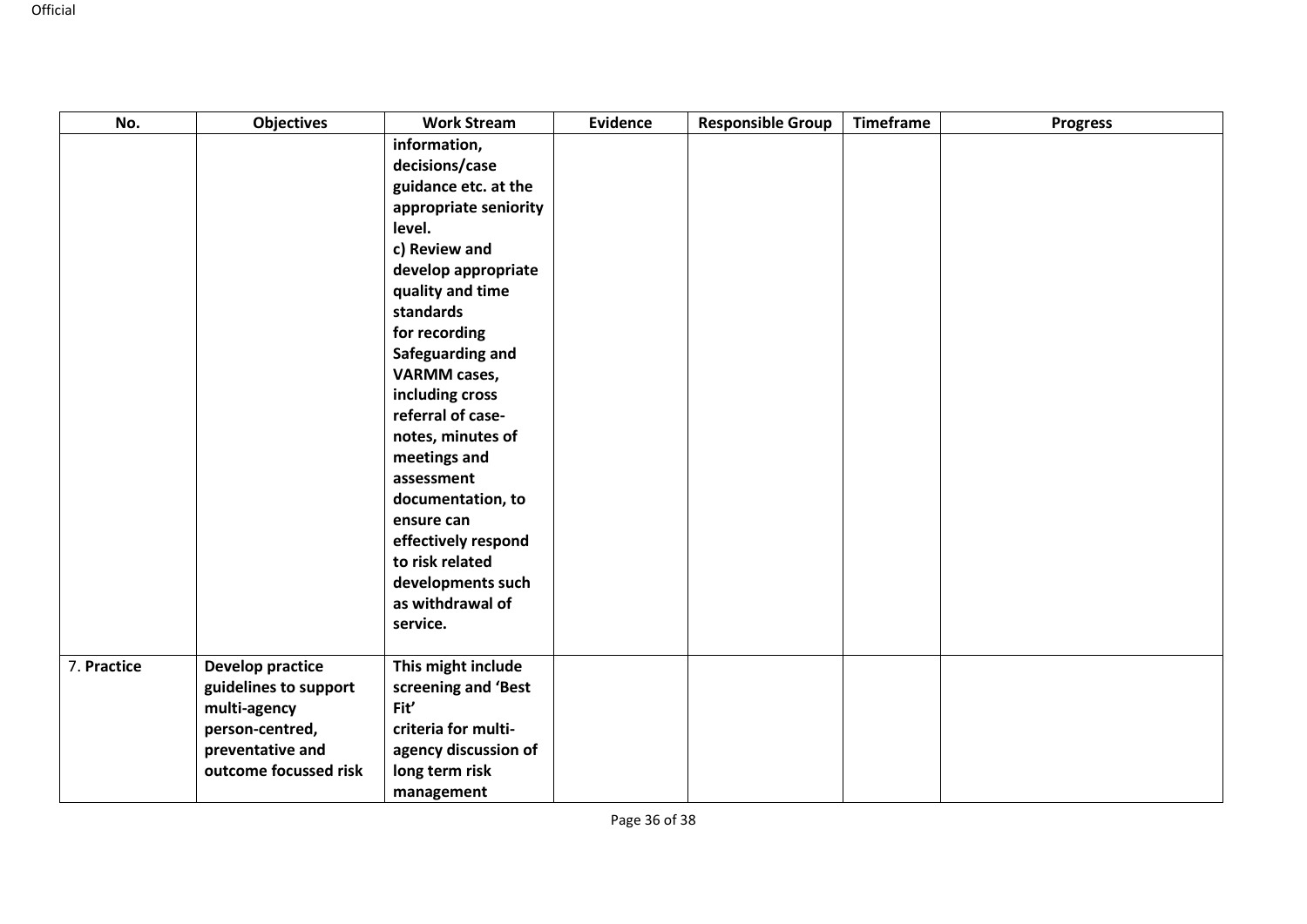| No. | <b>Objectives</b> | <b>Work Stream</b>            | <b>Evidence</b> | <b>Responsible Group</b> | Timeframe | <b>Progress</b> |
|-----|-------------------|-------------------------------|-----------------|--------------------------|-----------|-----------------|
|     | management.       | pathways and                  |                 |                          |           |                 |
|     |                   | pooled                        |                 |                          |           |                 |
|     |                   | commissioning. It             |                 |                          |           |                 |
|     |                   | should include                |                 |                          |           |                 |
|     |                   | responsibility to             |                 |                          |           |                 |
|     |                   | identify patterns of          |                 |                          |           |                 |
|     |                   | behaviour that might          |                 |                          |           |                 |
|     |                   | require collaborative         |                 |                          |           |                 |
|     |                   | approaches to                 |                 |                          |           |                 |
|     |                   | person-centred risk           |                 |                          |           |                 |
|     |                   | management of                 |                 |                          |           |                 |
|     |                   | chaotic or                    |                 |                          |           |                 |
|     |                   | challenging                   |                 |                          |           |                 |
|     |                   | behaviours, and how           |                 |                          |           |                 |
|     |                   | to escalate concerns,         |                 |                          |           |                 |
|     |                   | including withdrawal          |                 |                          |           |                 |
|     |                   | of service.                   |                 |                          |           |                 |
|     |                   |                               |                 |                          |           |                 |
|     |                   | <b>Explore multiagency</b>    |                 |                          |           |                 |
|     |                   | agreement to a<br>shared risk |                 |                          |           |                 |
|     |                   | assessment tool for           |                 |                          |           |                 |
|     |                   | consistency.                  |                 |                          |           |                 |
|     |                   | <b>Guidelines should</b>      |                 |                          |           |                 |
|     |                   | require time specific         |                 |                          |           |                 |
|     |                   | whole case (Root              |                 |                          |           |                 |
|     |                   | and Branch)                   |                 |                          |           |                 |
|     |                   | overview and                  |                 |                          |           |                 |
|     |                   | outcome review for            |                 |                          |           |                 |
|     |                   | future planning.              |                 |                          |           |                 |
|     |                   |                               |                 |                          |           |                 |
|     |                   | Develop clear                 |                 |                          |           |                 |